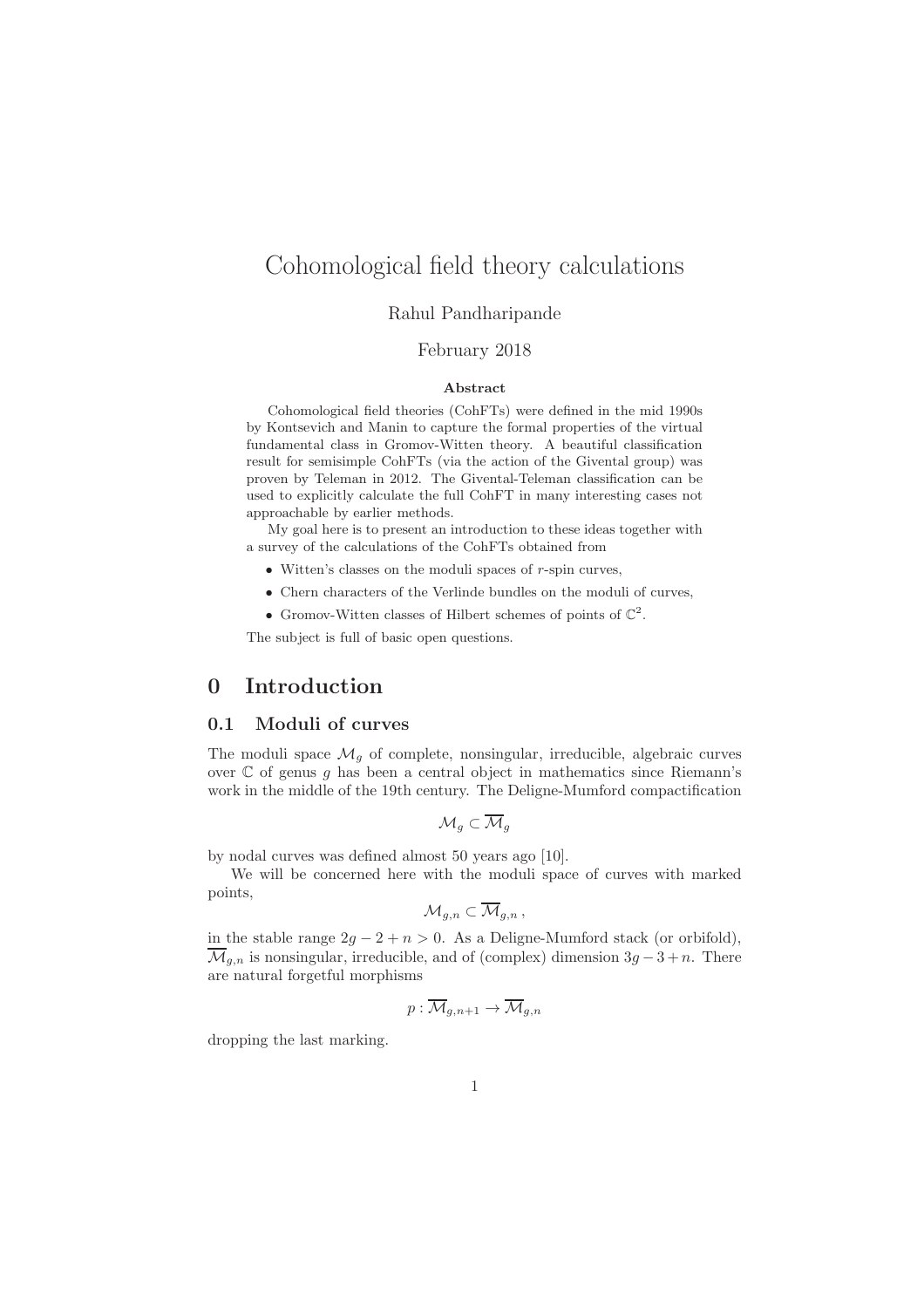The *boundary*<sup>1</sup> of the Deligne-Mumford compactification is the closed locus parameterizing curves with a least one node,

$$
\partial \overline{\mathcal{M}}_{g,n} = \overline{\mathcal{M}}_{g,n} \setminus \mathcal{M}_{g,n}.
$$

By identifying the last two markings of a single  $(n + 2)$ -pointed curve of genus  $q-1$ , we obtain a morphism

$$
q:\overline{\mathcal{M}}_{g-1,n+2}\to \overline{\mathcal{M}}_{g,n} .
$$

Similarly, by identifying the last markings of separate pointed curves, we obtain

$$
r:\overline{\mathcal{M}}_{g_1,n_1+1}\times \overline{\mathcal{M}}_{g_2,n_2+1}\to \overline{\mathcal{M}}_{g,n},
$$

where  $n = n_1 + n_2$  and  $g = g_1 + g_2$ . The images of both q and r lie in the boundary  $\partial \overline{\mathcal{M}}_{g,n} \subset \overline{\mathcal{M}}_{g,n}.$ 

The cohomology and Chow groups of the moduli space of curves are

$$
H^*(\overline{\mathcal{M}}_{g,n}, \mathbb{Q})
$$
 and  $A^*(\overline{\mathcal{M}}_{g,n}, \mathbb{Q})$ .

While there has been considerable progress in recent years, many basic questions about the cohomology and algebraic cycle theory remain open.<sup>2</sup>

#### 0.2 Gromov-Witten classes

Let  $X$  be a nonsingular projective variety over  $\mathbb{C}$ , and let

$$
\overline{\mathcal{M}}_{g,n}(X,\beta)
$$

be the moduli space of genus  $g$ , *n*-pointed stable maps to  $X$  representing the class  $\beta \in H_2(X,\mathbb{Z})$ . The basic structures carried by  $\overline{\mathcal{M}}_{g,n}(X,\beta)$  are forgetful maps,

$$
\pi: \overline{\mathcal{M}}_{g,n}(X,\beta) \to \overline{\mathcal{M}}_{g,n},
$$

to the moduli space of curves via the domain (in case  $2q - 2 + n > 0$ ) and evaluation maps,

$$
\mathrm{ev}_i: \overline{\mathcal{M}}_{g,n}(X,\beta) \to X\,,
$$

for each marking  $1 \leq i \leq n$ .

Given cohomology classes  $v_1, \ldots, v_n \in H^*(X, \mathbb{Q})$ , the associated *Gromov*-Witten class is defined by

$$
\Omega_{g,n,\beta}^X(v_1,\ldots,v_n)=\pi_*\left(\prod_{i=1}^n \mathrm{ev}_i^*(v_i)\,\cap\, [\overline{\mathcal{M}}_{g,n}(X,\beta)]^{\mathrm{vir}}\right)\,\in\, H^*(\overline{\mathcal{M}}_{g,n},\mathbb{Q})\,.
$$

<sup>1</sup>Since  $\overline{\mathcal{M}}_{g,n}$  is a closed nonsingular orbifold, the boundary here is *not* in the sense of orbifold with boundary. If  $g = 0$ , there is no boundary map q.

<sup>2</sup>See [31] for a survey of results and open questions.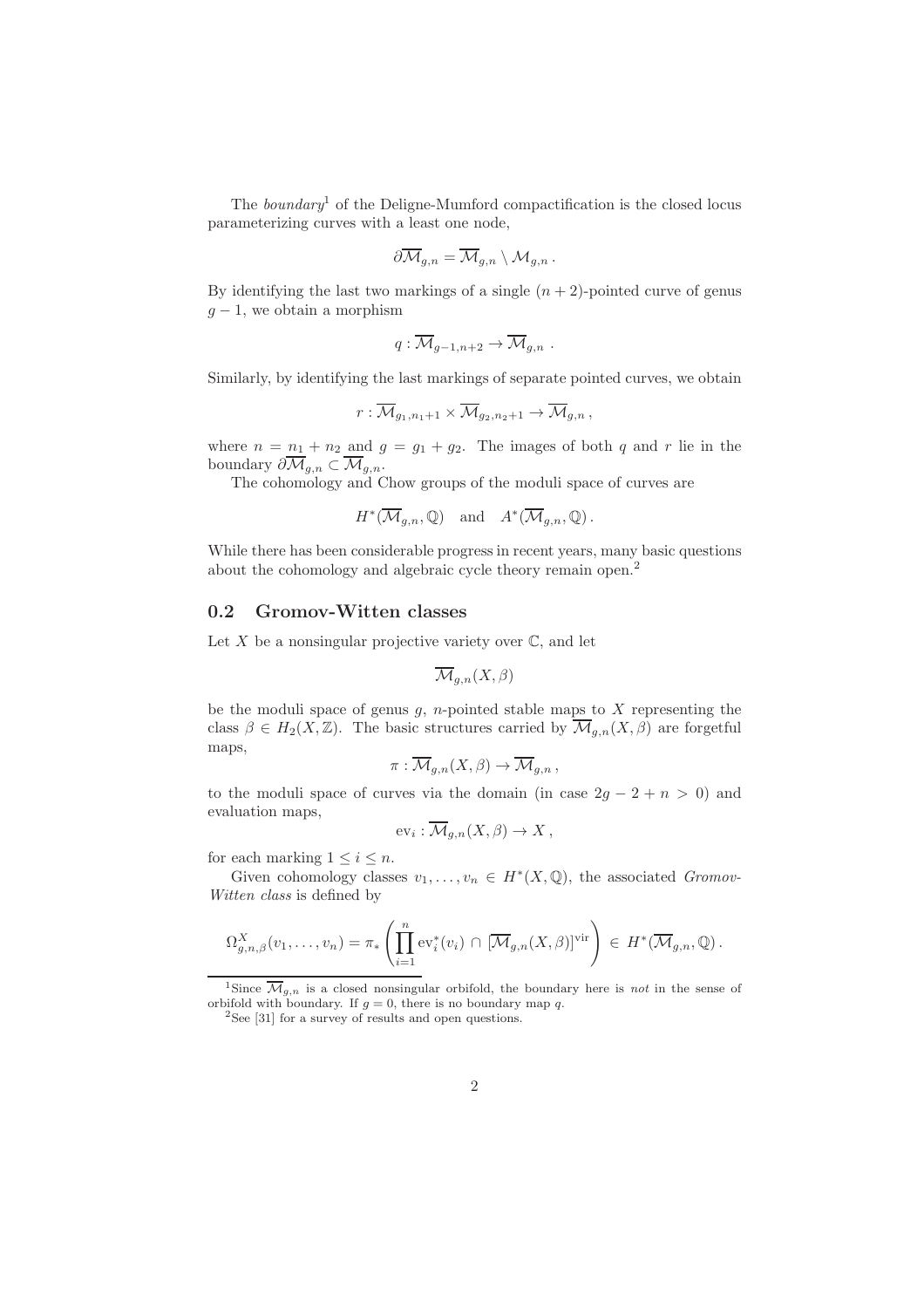Central to the construction is the virtual fundamental class of the moduli space of stable maps,

$$
[\overline{\mathcal{M}}_{g,n}(X,\beta)]^{\text{vir}} \in H_{2\text{-virdim}}(\overline{\mathcal{M}}_{g,n}(X,\beta),\mathbb{Q}),
$$

of virtual dimension

$$
virdim = \int_{\beta} c_1(X) + (1 - g) \cdot (dim_{\mathbb{C}}(X) - 3) + n.
$$

Gromov-Witten classes contain much more information than the Gromov-Witten invariants defined by integration,

$$
\langle v_1, \ldots, v_n \rangle_{g,n,\beta}^X = \int_{\overline{\mathcal{M}}_{g,n}} \Omega_{g,n,\beta}^X(v_1, \ldots, v_n).
$$

We refer the reader to  $[3, 4, 9, 15]$  for a detailed treatment of stable maps, virtual fundamental classes, and Gromov-Witten invariants in algebraic geometry.

The Gromov-Witten classes satisfy formal properties with respect to the natural forgetful and boundary maps  $p$ ,  $q$ , and  $r$  discussed in Section 0.1. The idea of a cohomological field theory was introduced by Kontsevich and Manin [21] to fully capture these formal properties.

## 0.3 Cohomological field theories

The starting point for defining a cohomological field theory is a triple of data  $(V, \eta, 1)$  where

- $V$  is a finite dimensional  $\mathbb{Q}\text{-vector space}$ ,
- $\eta$  is a non-degenerate symmetric 2-form on V,
- $\mathbf{1} \in V$  is a distinguished element.

Given a Q-basis  $\{e_i\}$  of V, the symmetric form  $\eta$  can be written as a matrix

$$
\eta_{jk} = \eta(e_j, e_k) .
$$

The inverse matrix is denoted, as usual, by  $\eta^{jk}$ .

A cohomological field theory consists of a system  $\Omega = (\Omega_{g,n})_{2g-2+n>0}$  of tensors

$$
\Omega_{g,n} \in H^*(\overline{\mathcal{M}}_{g,n}, \mathbb{Q}) \otimes (V^*)^{\otimes n}.
$$

The tensor  $\Omega_{g,n}$  associates a cohomology class in  $H^*(\overline{\mathcal{M}}_{g,n},\mathbb{Q})$  to vectors

$$
v_1,\ldots,v_n\in V
$$

assigned to the  $n$  markings. We will use both

$$
\Omega_{g,n}(v_1 \otimes \cdots \otimes v_n)
$$
 and  $\Omega_{g,n}(v_1,\ldots,v_n)$ 

to denote the associated cohomology class in  $H^*(\overline{\mathcal{M}}_{g,n}, \mathbb{Q})$ .

In order to define a cohomological field theory, the system  $\Omega = (\Omega_{g,n})_{2g-2+n>0}$ must satisfy the CohFT axioms: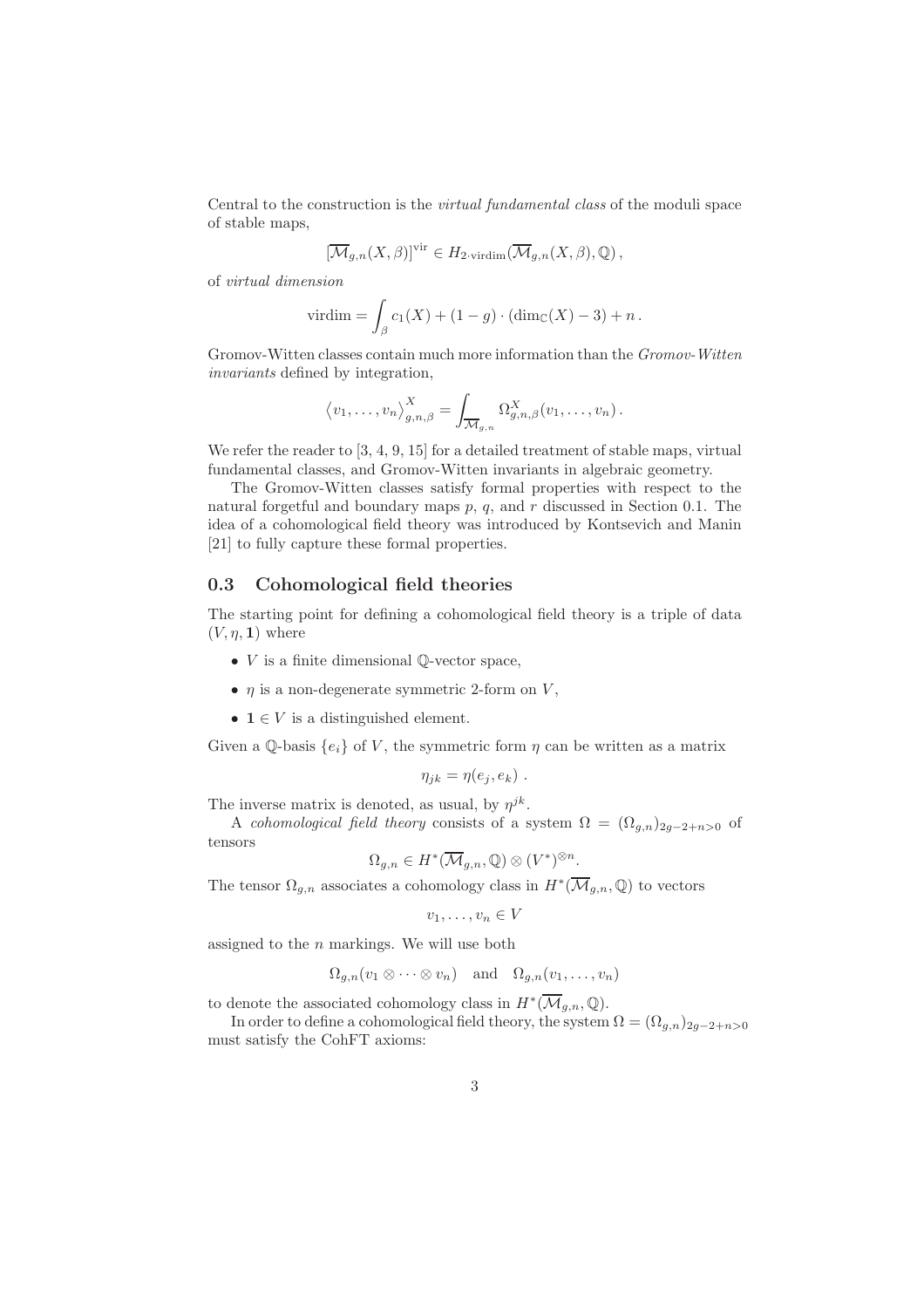(i) Each tensor  $\Omega_{g,n}$  is  $\Sigma_n$ -invariant for the natural action of the symmetric group  $\Sigma_n$  on

$$
H^*(\overline{\mathcal{M}}_{g,n},\mathbb{Q})\otimes (V^*)^{\otimes n}
$$

obtained by simultaneously permuting the n marked points of  $\overline{\mathcal{M}}_{q,n}$  and the *n* factors of  $V^*$ .

(ii) The tensor  $q^*(\Omega_{g,n}) \in H^*(\overline{\mathcal{M}}_{g-1,n+2},\mathbb{Q}) \otimes (V^*)^{\otimes n}$ , obtained via pull-back by the boundary morphism

$$
q:\overline{\mathcal{M}}_{g-1,n+2}\to \overline{\mathcal{M}}_{g,n},
$$

is required to equal the contraction of  $\Omega_{g-1,n+2}$  by the bi-vector

$$
\sum_{j,k}\eta^{jk}e_j\otimes e_k
$$

inserted at the two identified points:

$$
q^*(\Omega_{g,n}(v_1,\ldots,v_n)) = \sum_{j,k} \eta^{jk} \Omega_{g-1,n+2}(v_1,\ldots,v_n,e_j,e_k)
$$

in  $H^*(\overline{\mathcal{M}}_{g-1,n+2}, \mathbb{Q})$  for all  $v_i \in V$ .

The tensor  $r^*(\Omega_{g,n})$ , obtained via pull-back by the boundary morphism

$$
r:\overline{\mathcal{M}}_{g_1,n_1+1}\times\overline{\mathcal{M}}_{g_2,n_2+1}\to\overline{\mathcal{M}}_{g,n},
$$

is similarly required to equal the contraction of  $\Omega_{g_1,n_1+1} \otimes \Omega_{g_2,n_2+1}$  by the same bi-vector:

$$
r^*(\Omega_{g,n}(v_1,\ldots,v_n)) = \sum_{j,k} \eta^{jk} \Omega_{g_1,n_1+1}(v_1,\ldots,v_{n_1},e_j) \otimes \Omega_{g_2,n_2+1}(v_{n_1+1},\ldots,v_n,e_k)
$$

in  $H^*(\overline{\mathcal{M}}_{g_1,n_1+1},\mathbb{Q})\otimes H^*(\overline{\mathcal{M}}_{g_2,n_2+1},\mathbb{Q})$  for all  $v_i\in V$ .

(iii) The tensor  $p^*(\Omega_{g,n})$ , obtained via pull-back by the forgetful map

$$
p:\overline{\mathcal{M}}_{g,n+1}\to \overline{\mathcal{M}}_{g,n},
$$

is required to satisfy

$$
\Omega_{g,n+1}(v_1,\ldots,v_n,\mathbf{1})=p^*\Omega_{g,n}(v_1,\ldots,v_n)
$$

for all  $v_i \in V$ . In addition, the equality

$$
\Omega_{0,3}(v_1, v_2, \mathbf{1}) = \eta(v_1, v_2)
$$

is required for all  $v_i \in V$ .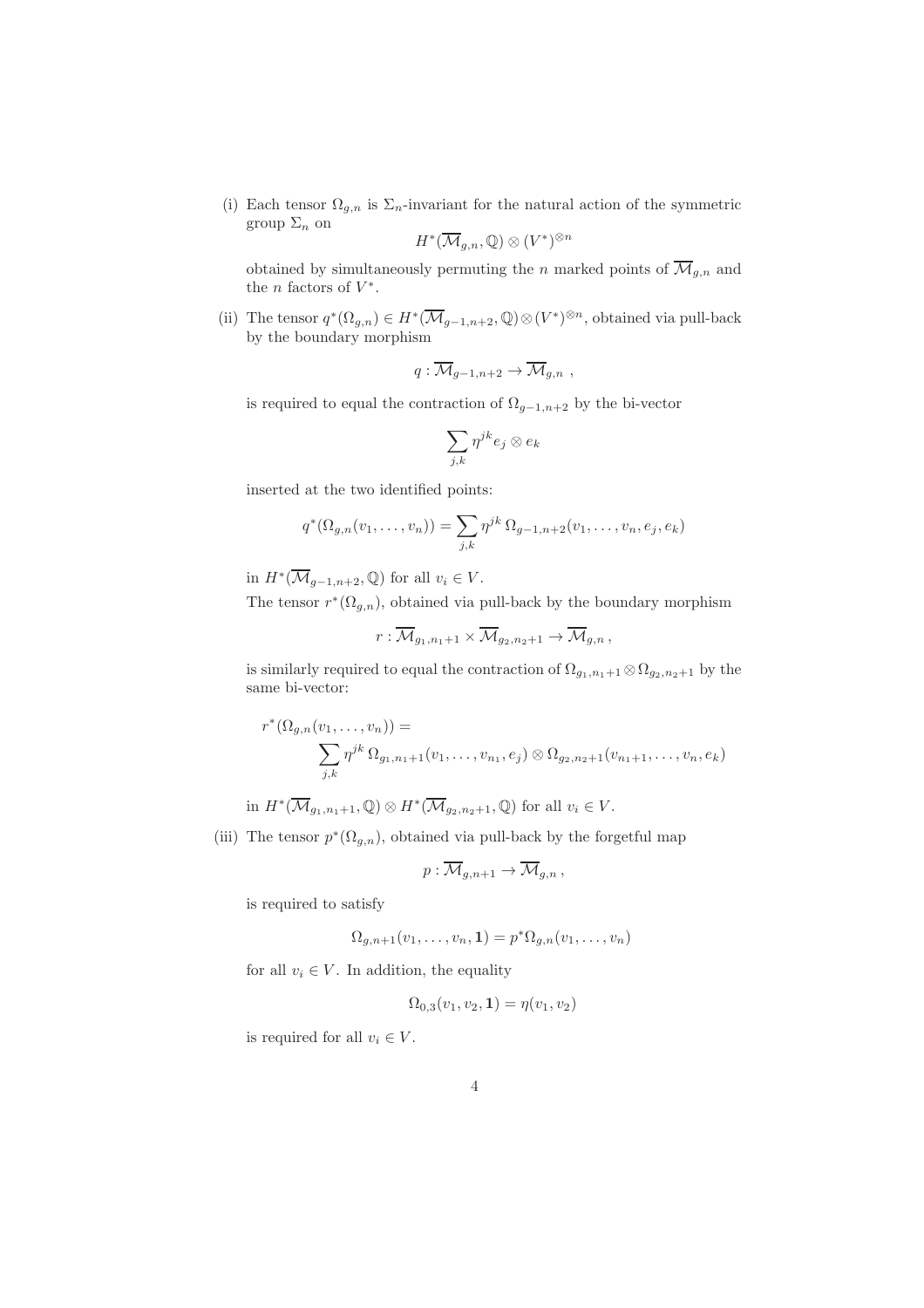**Definition 1** A system  $\Omega = (\Omega_{q,n})_{2q-2+n>0}$  of tensors

$$
\Omega_{g,n} \in H^*(\overline{\mathcal{M}}_{g,n}, \mathbb{Q}) \otimes (V^*)^{\otimes n}
$$

satisfying (i) and (ii) is a cohomological field theory or a CohFT. If (iii) is also satisfied,  $\Omega$  is a CohFT with unit.

The simplest example of a cohomological field theory with unit is given by the trivial CohFT,

$$
V = \mathbb{Q}, \ \ \eta(1,1) = 1, \ \ 1 = 1, \ \ \Omega_{g,n}(1,\ldots,1) = 1 \in H^0(\overline{\mathcal{M}}_{g,n},\mathbb{Q}).
$$

A more interesting example is given by the total Chern class

$$
c(\mathbb{E}) = 1 + \lambda_1 + \ldots + \lambda_g \in H^*(\overline{\mathcal{M}}_{g,n}, \mathbb{Q})
$$

of the rank g Hodge bundle  $\mathbb{E} \to \overline{\mathcal{M}}_{q,n}$ ,

$$
V = \mathbb{Q}, \ \ \eta(1,1) = 1, \ \ 1 = 1, \ \ \Omega_{g,n}(1,\ldots,1) = c(\mathbb{E}) \in H^*(\overline{\mathcal{M}}_{g,n},\mathbb{Q}).
$$

**Definition 2** For a CohFT  $\Omega = (\Omega_{g,n})_{2g-2+n>0}$ , the topological part  $\omega$  of  $\Omega$ is defined by

.

$$
\omega_{g,n} = [\Omega_{g,n}]^0 \in H^0(\overline{\mathcal{M}}_{g,n}, \mathbb{Q}) \otimes (V^*)^{\otimes n}
$$

The degree 0 part  $\lceil \cdot \rceil^0$  of  $\Omega$  is simply obtained from the canonical summand projection

$$
[ ]^0: H^*(\overline{\mathcal{M}}_{g,n}, \mathbb{Q}) \to H^0(\overline{\mathcal{M}}_{g,n}, \mathbb{Q}).
$$

If  $\Omega$  is a CohFT with unit, then  $\omega$  is also a CohFT with unit. The topological part of the CohFT obtained from the total Chern class of the Hodge bundle is the trivial CohFT.

The motivating example of a CohFT with unit is obtained from the Gromov-Witten theory of a nonsingular projective variety  $X$ . Here,

$$
V = H^*(X, \mathbb{Q}), \ \ \eta(v_1, v_2) = \int_X v_1 \cup v_2, \ \ \mathbf{1} = 1.
$$

Of course, the Poincaré pairing on  $H^*(X,\mathbb{Q})$  is symmetric only if X has no odd cohomology.<sup>3</sup> The tensor  $\Omega_{g,n}$  is defined using the Gromov-Witten classes  $\Omega_{g,n,\beta}^{X}$  of Section 0.2 (together with a Novikov<sup>4</sup> parameter q),

$$
\Omega_{g,n}(v_1,\ldots,v_n)=\sum_{\beta\in H_2(X,\mathbb{Q})}\Omega_{g,n,\beta}^X q^{\beta}.
$$

The CohFT axioms here coincide exactly with the  $axioms<sup>5</sup>$  of Gromov-Witten theory related to the morphisms  $p, q$ , and  $r$ . For example, axiom (ii) of a CohFT here is the *splitting axiom* of Gromov-Witten theory, see [21].

 $3$ To accommodate the case of arbitrary  $X$ , the definition of a CohFT can be formulated with signs and  $\mathbb{Z}/2\mathbb{Z}$ -gradings. We do not take the super vector space path here.

<sup>4</sup>Formally, we must extend scalars in the definition of a CohFT from Q to the Novikov ring to capture the Gromov-Witten theory of X.

<sup>&</sup>lt;sup>5</sup>The divisor axiom of Gromov-Witten theory (which concerns divisor and curve classes on X) is not part of the CohFT axioms.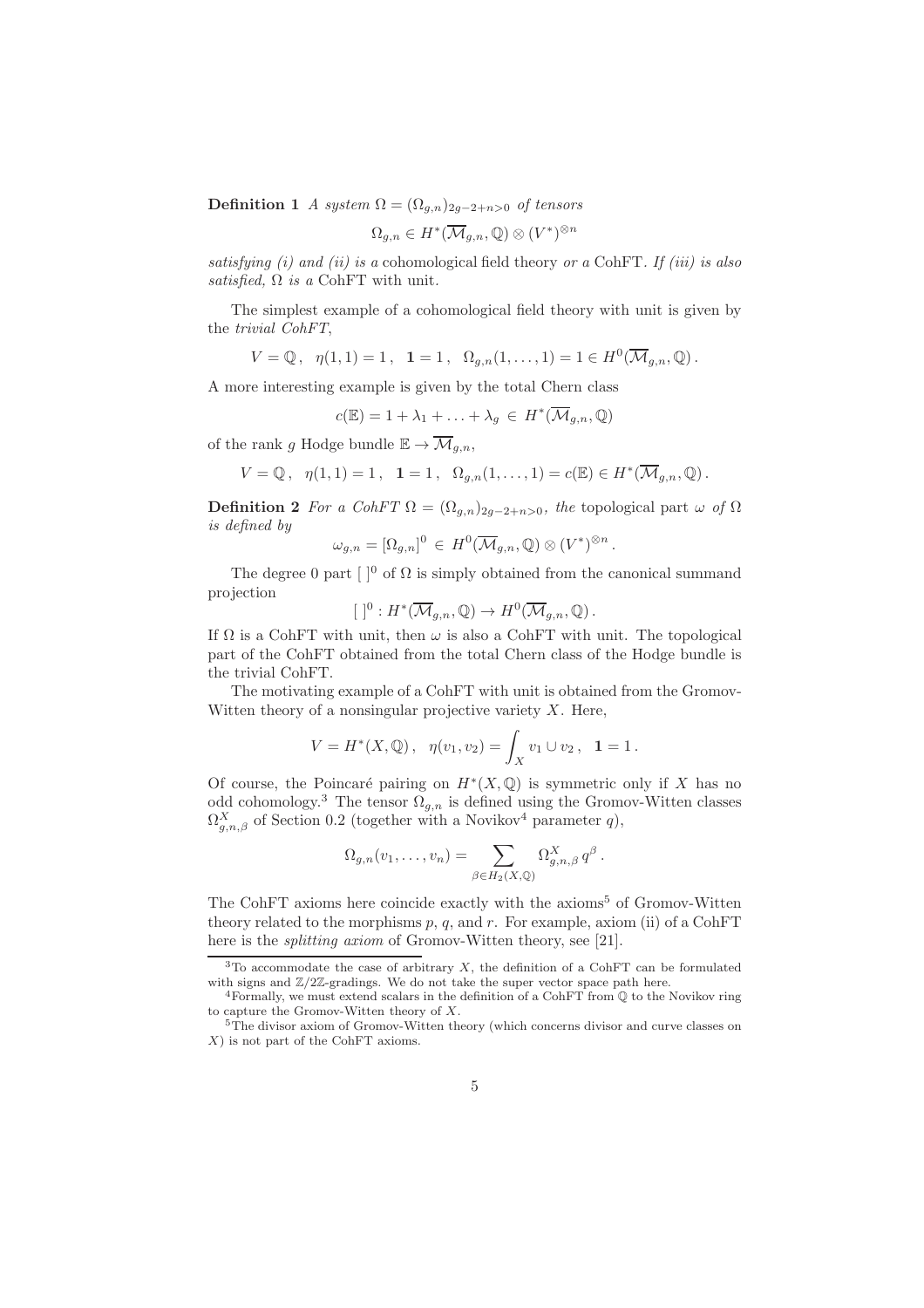## 0.4 Semisimplicity

A CohFT with unit  $\Omega$  defines a quantum product  $\bullet$  on V by<sup>6</sup>

$$
\eta(v_1 \bullet v_2, v_3) = \Omega_{0,3}(v_1 \otimes v_2 \otimes v_3).
$$

The quantum product  $\bullet$  is commutative by CohFT axiom (i). The associativity of • follows from CohFT axiom (ii). The element  $\mathbf{1} \in V$  is the identity for • by the second clause of CohFT axiom (iii). Hence,

 $(V, \bullet, 1)$ 

is a commutative Q-algebra.

**Lemma 3** The topological part  $\omega$  of  $\Omega$  is uniquely and effectively determined by the coefficients

$$
\Omega_{0,3}(v_1, v_2, v_3) \in H^*(\overline{\mathcal{M}}_{0,3}, \mathbb{Q})
$$

of the quantum product  $\bullet$ .

**Proof.** Let the moduli point  $[C, p_1, \ldots, p_n] \in \overline{\mathcal{M}}_{g,n}$  correspond to a maximally degenerate curve (with every component isomorphic to  $\mathbb{P}^1$  with exactly 3 special points). Since

$$
\omega_{g,n}(v_1,\ldots,v_n)\in H^0(\overline{\mathcal{M}}_{g,n},\mathbb{Q}),
$$

is a multiple of the identity class,  $\omega_{g,n}(v_1,\ldots,v_n)$  is determined by the pull-back to the point  $[C, p_1, \ldots, p_n]$ . The equality

$$
\omega_{g,n}(v_1,\ldots,v_n)|_{[C,p_1,\ldots,p_n]} = \Omega_{g,n}(v_1,\ldots,v_n)|_{[C,p_1,\ldots,p_n]}
$$

holds, and the latter restriction is determined by 3-point values  $\Omega_{0,3}(w_1,w_2,w_3)$ from repeated application of CohFT axiom (ii).

A finite dimensional Q-algebra is *semisimple* if there exists a basis  $\{e_i\}$  of idempotents,

$$
e_i e_j = \delta_{ij} e_i \,,
$$

after an extension of scalars to C.

**Definition 4** A CohFT with unit  $\Omega = (\Omega_{a,n})_{2a-2+n>0}$  is semisimple if  $(V, \bullet, 1)$ is a semisimple algebra.

<sup>&</sup>lt;sup>6</sup>Since  $\overline{\mathcal{M}}_{0,3}$  is a point, we canonically identify  $H^*(\overline{\mathcal{M}}_{0,3},\mathbb{Q}) \cong \mathbb{Q}$ , so  $\Omega_{0,3}(v_1,v_2,v_3) \in \mathbb{Q}$ .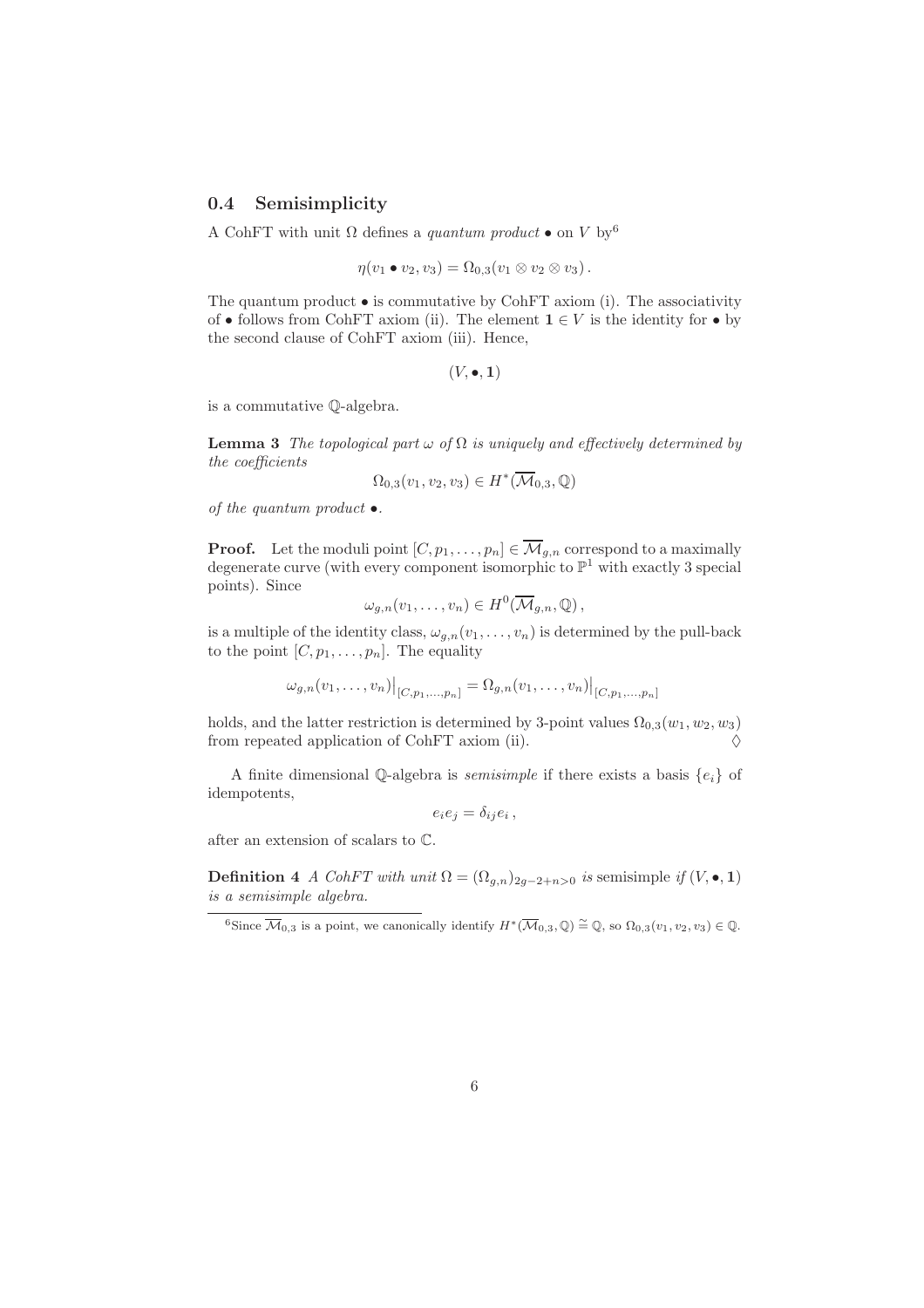#### 0.5 Classification and calculation

The Givental-Teleman classification concerns semisimple CohFTs with unit.<sup>7</sup> The form of the classification result is as follows: a semisimple CohFT with unit  $\Omega$  is uniquely determined by the following two structures:

- the topological part  $\omega$  of  $\Omega$ ,
- an R-matrix

$$
R(z) = \text{Id} + R_1 z + R_2 z^2 + R_3 z^3 + \dots, \quad R_k \in \text{End}(V)
$$

satisfying the symplectic property

 $R(z) \cdot R^*(-z) = \mathsf{Id}$ ,

where  $\star$  denotes the adjoint with respect to the metric  $\eta$ .

The precise statement of the Givental-Teleman classification will be discussed in Section 1.

Via the Givental-Teleman classification, a semisimple CohFT with unit  $\Omega$ can be calculated in three steps:

- (i) determine the ring  $(V, \bullet, 1)$  as explicitly as possible,
- (ii) find a closed formula for the topological part  $\omega$  of  $\Omega$  via Lemma 3,
- (iii) calculate the  $R$ -matrix of the theory.

In the language of Gromov-Witten theory, step (i) is the determination of the small quantum cohomology ring  $QH^*(X,\mathbb{Q})$  via the 3-pointed genus 0 Gromov-Witten invariants. Step (ii) is then to calculate the Gromov-Witten invariants where the domain has a *fixed* complex structure of higher genus. New ideas are often required for the leap to higher genus moduli in step (iii). Finding a closed formula for the R-matrix requires a certain amount of luck.

Explaining how the above path to calculation plays out in three important CohFTs is my goal here. The three theories are:

- Witten's class on the moduli of r-spin curves,
- the Chern character of the Verlinde bundle on the moduli of curves,
- the Gromov-Witten theory of the Hilbert scheme of points of  $\mathbb{C}^2$ .

While each theory has geometric interest and the calculations have consequences in several directions, the focus of the paper will be on the CohFT determination. The paths to calculation pursued here are applicable in many other cases.

<sup>7</sup>Semisimple CohFTs without unit are also covered, but we are interested here in the unital case. Semisimplicity is an essential condition.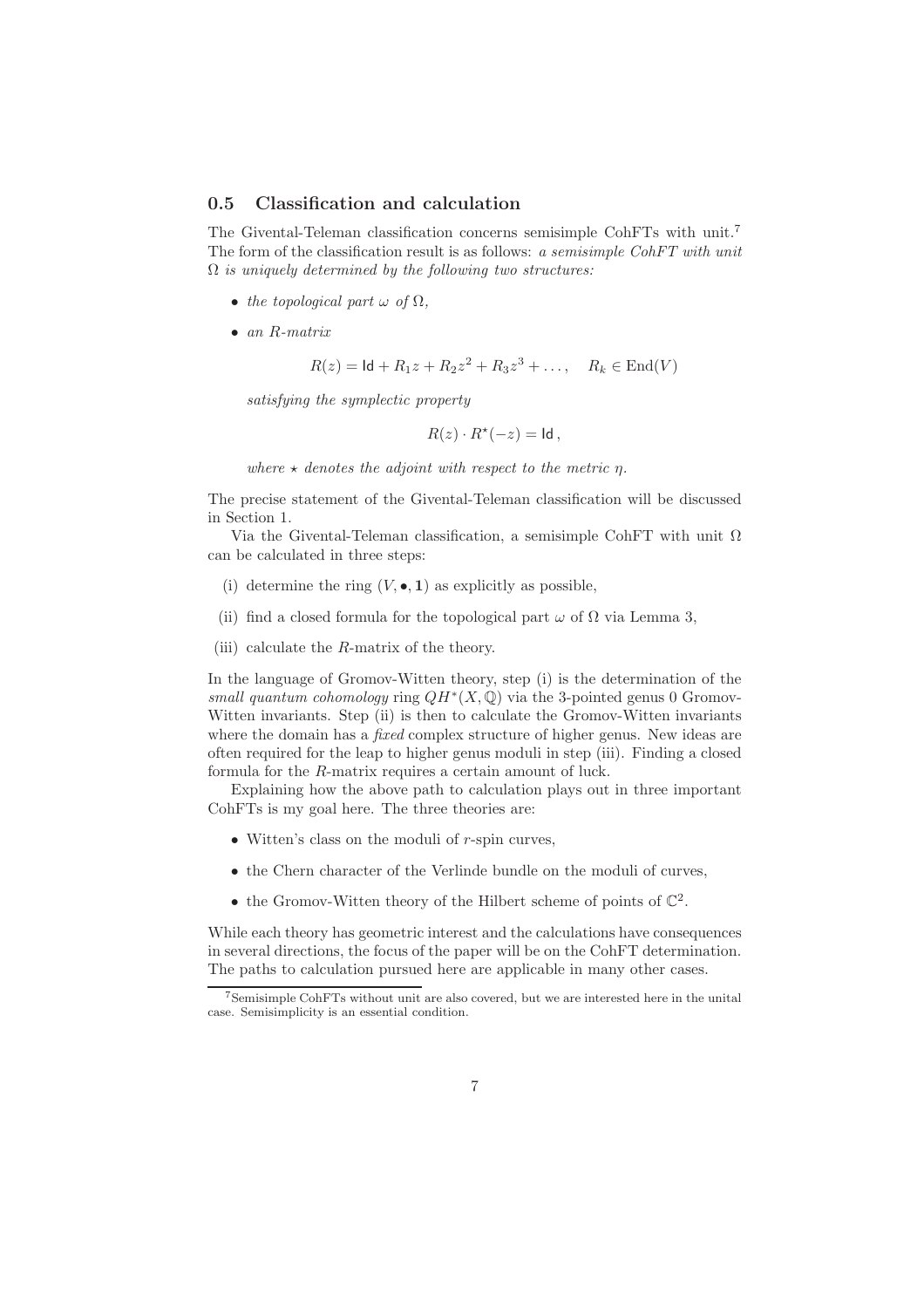#### 0.6 Past and future directions

The roots of the classification of semisimple CohFTs can be found in Givental's analysis [16, 17, 22] of the torus localization formula [18] for the higher genus Gromov-Witten theory of toric varieties. The three CohFTs treated here are not directly accessible via the older torus localization methods. Givental's approach to the R-matrix via oscillating integrals (used often in the study of toric geometries) is not covered in the paper.

Many interesting CohFTs are not semisimple. For example, the Gromov-Witten theory of the famous Calabi-Yau quintic 3-fold,

 $X_5 \subset \mathbb{P}^4$ ,

does not define a semisimple CohFT. However, in the past year, an approach to the quintic via the semisimple formal quintic theory [20, 23] appears possible. These developments are not surveyed here.

#### 0.7 Acknowledgments

Much of what I know about the Givental-Teleman classification was learned through writing [22] with Y.-P. Lee and [32] with A. Pixton and D. Zvonkine. For the study of the three CohFTs discussed in the paper, my collaborators have been J. Bryan, F. Janda, A. Marian, A. Okounkov, D. Oprea, A. Pixton, H.-H. Tseng, and D. Zvonkine. More specifically,

- Sections 1-2 are based on the papers [32, 33] and the Appendix of [33],
- Section 3 is based on the paper [24],
- Section 4 is based on the papers [6, 29] and especially [34].

Discussions with A. Givental, T. Graber, H. Lho, and Y. Ruan have played an important role in my view of the subject. I was partially supported by SNF grant 200021-143274, ERC grant AdG-320368-MCSK, SwissMAP, and the Einstein Stiftung.

## 1 Givental-Teleman classification

#### 1.1 Stable graphs

The boundary strata of the moduli space of curves correspond to *stable graphs* 

$$
\Gamma = (\mathbf{V}, \mathbf{H}, \mathbf{L}, \mathbf{g} : \mathbf{V} \to \mathbb{Z}_{\geq 0}, \ v : \mathbf{H} \to \mathbf{V}, \ i : \mathbf{H} \to \mathbf{H})
$$

satisfying the following properties:

- (i) V is a vertex set with a genus function  $g: V \to \mathbb{Z}_{\geq 0}$ ,
- (ii) H is a half-edge set equipped with a vertex assignment  $v : H \to V$  and an involution i,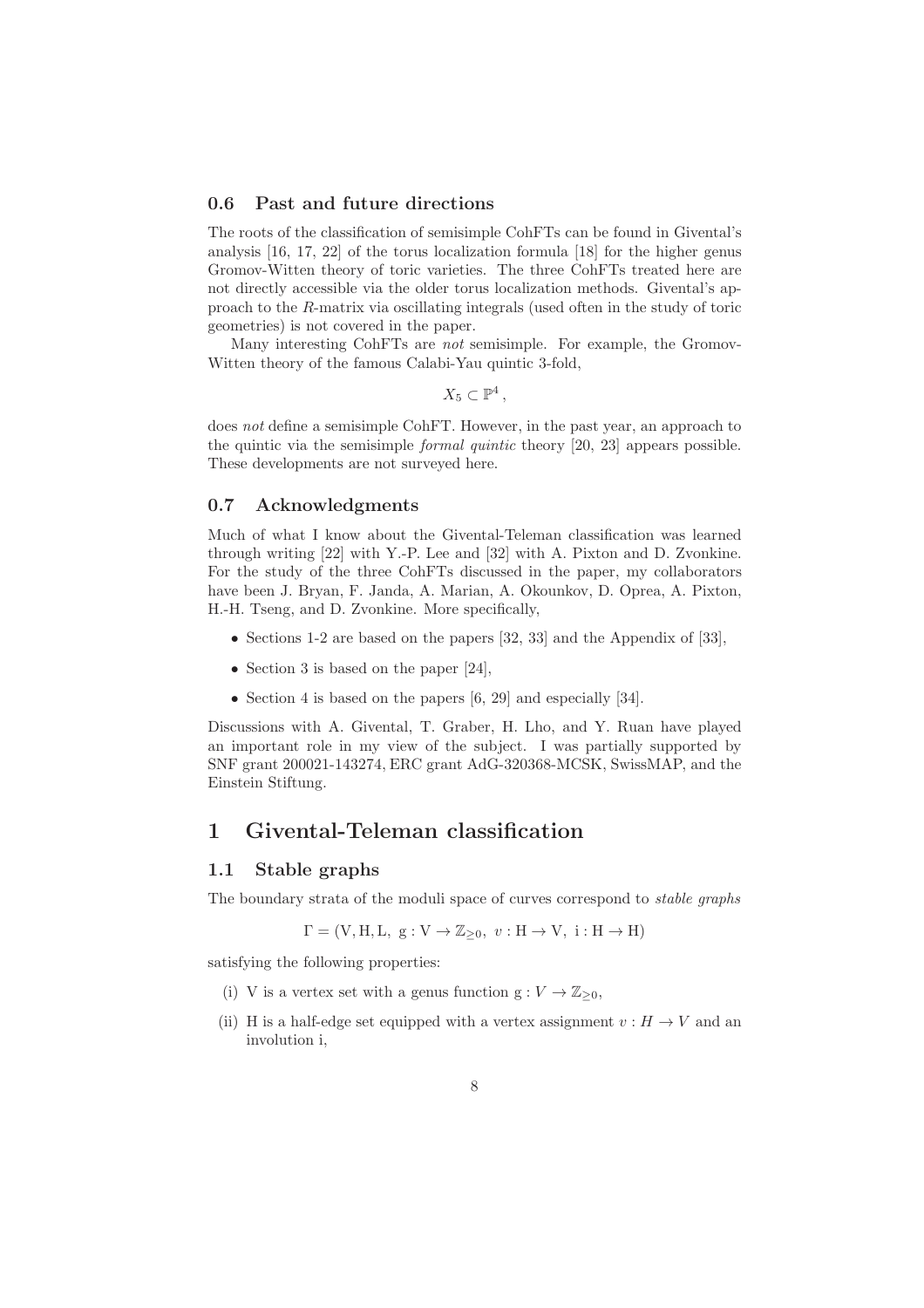- (iii) E, the edge set, is defined by the 2-cycles of i in H (self-edges at vertices are permitted),
- (iv) L, the set of legs, is defined by the fixed points of i and endowed with a bijective correspondence with a set of markings,
- (v) the pair  $(V, E)$  defines a *connected* graph,
- (vi) for each vertex  $v$ , the stability condition holds:

$$
2g(v) - 2 + n(v) > 0,
$$

where  $n(v)$  is the valence of  $\Gamma$  at v including both half-edges and legs.

An automorphism of Γ consists of automorphisms of the sets V and H which leave invariant the structures g,  $v$ , and i (and hence respect  $E$  and  $L$ ). Let Aut $(\Gamma)$  denote the automorphism group of  $\Gamma$ .

The genus of a stable graph  $\Gamma$  is defined by:

$$
g(\Gamma) = \sum_{v \in V} g(v) + h^{1}(\Gamma).
$$

Let  $\mathsf{G}_{q,n}$  denote the set of all stable graphs (up to isomorphism) of genus g with n legs. The strata<sup>8</sup> of the moduli space  $\overline{\mathcal{M}}_{g,n}$  of Deligne-Mumford stable curves are in bijective correspondence to  $G_{g,n}$  by considering the dual graph of a generic pointed curve parameterized by the stratum.

To each stable graph  $\Gamma$ , we associate the moduli space

$$
\overline{\mathcal{M}}_{\Gamma} = \prod_{v \in V} \overline{\mathcal{M}}_{g(v),n(v)}.
$$

Let  $\pi_v$  denote the projection from  $\overline{\mathcal{M}}_{\Gamma}$  to  $\overline{\mathcal{M}}_{g(v),n(v)}$  associated to the vertex v. There is a canonical morphism

$$
\iota_{\Gamma} : \overline{\mathcal{M}}_{\Gamma} \to \overline{\mathcal{M}}_{g,n} \tag{1}
$$

with image<sup>9</sup> equal to the boundary stratum associated to the graph Γ.

#### 1.2 R-matrix action

## 1.2.1 First action

Let  $\Omega = (\Omega_{q,n})_{2q-2+n>0}$  be a CohFT<sup>10</sup> on the vector space  $(V, \eta)$ . Let R be a matrix series

$$
R(z) = \sum_{k=0}^{\infty} R_k z^k \in \text{Id} + z \cdot \text{End}(V)[[z]]
$$

<sup>8</sup>We consider here the standard stratification by topological type of the pointed curve <sup>9</sup>The degree of  $\iota_{\Gamma}$  is  $|Aut(\Gamma)|$ .

 $10\Omega$  is not assumed here to be unital – only CohFT axioms (i) and (ii) are imposed.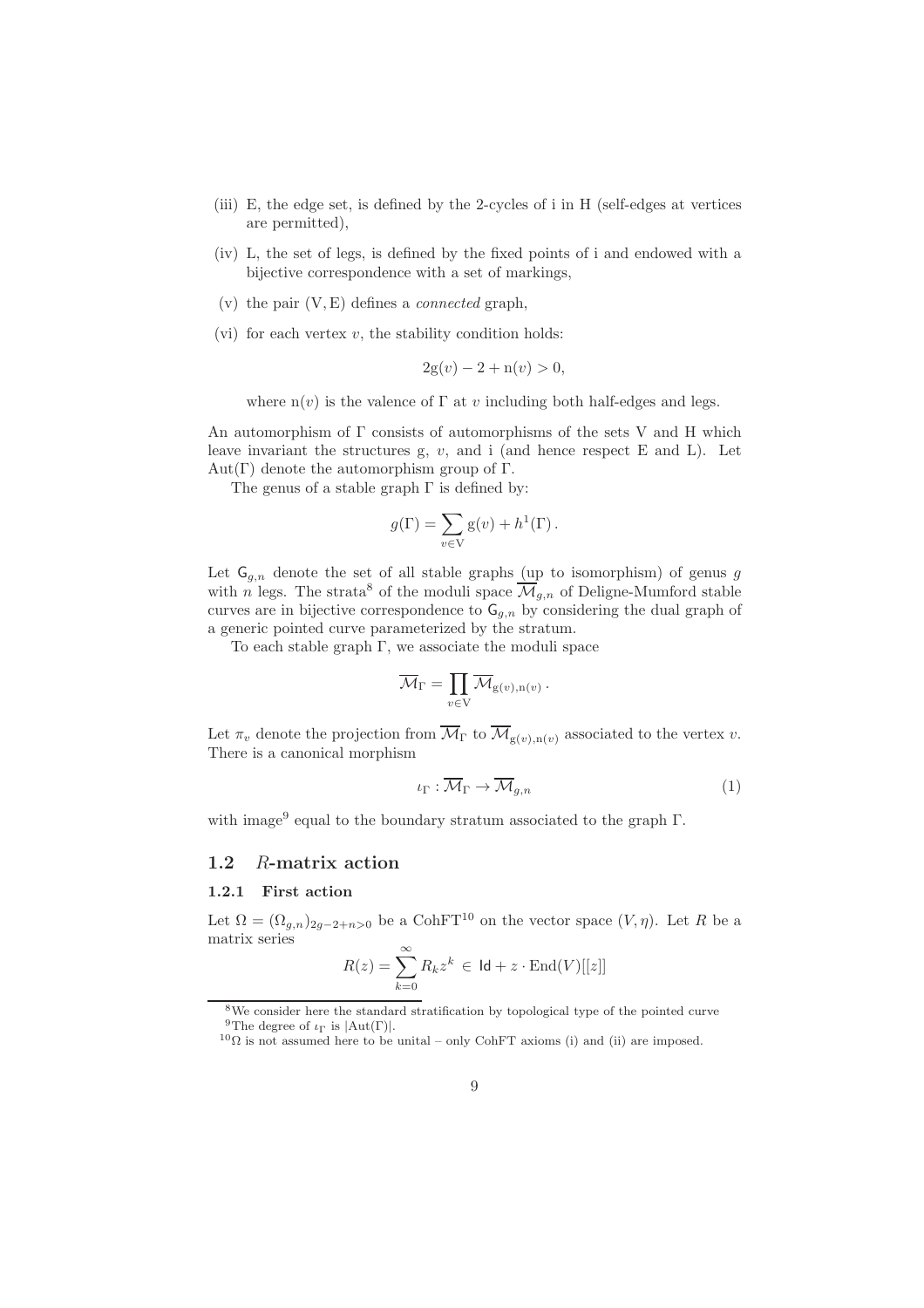which satisfies the symplectic condition

$$
R(z) \cdot R^*(-z) = \mathsf{Id} \, .
$$

We define a new CohFT  $R\Omega$  on the vector space  $(V, \eta)$  by summing over stable graphs Γ with summands given by a product of vertex, edge, and leg contributions,

$$
(R\Omega)_{g,n} = \sum_{\Gamma \in \mathsf{G}_{g,n}} \frac{1}{|\mathrm{Aut}(\Gamma)|} \iota_{\Gamma \star} \left( \prod_{v \in \mathcal{V}} \mathrm{Cont}(v) \prod_{e \in \mathrm{E}} \mathrm{Cont}(e) \prod_{l \in \mathrm{L}} \mathrm{Cont}(l) \right), \quad (2)
$$

where

(i) the vertex contribution is

$$
Cont(v) = \Omega_{g(v), n(v)},
$$

where  $q(v)$  and  $n(v)$  denote the genus and number of half-edges and legs of the vertex,

(ii) the leg contribution is the  $End(V)$ -valued cohomology class

$$
Cont(l) = R(\psi_l),
$$

where  $\psi_l \in H^2(\overline{\mathcal{M}}_{g(v),n(v)}, \mathbb{Q})$  is the cotangent class at the marking corresponding to the leg,

(iii) the edge contribution is

$$
\text{Cont}(e) = \frac{\eta^{-1} - R(\psi_e') \eta^{-1} R(\psi_e'')^\top}{\psi_e' + \psi_e''}\,,
$$

where  $\psi'_e$  and  $\psi''_e$  are the cotangent classes at the node which represents the edge e. The symplectic condition guarantees that the edge contribution is well-defined.

We clarify the meaning of the edge contribution (iii),

$$
\mathsf{Cont}(e) \in V^{\otimes 2} \otimes H^{\star}(\overline{\mathcal{M}}_{g',n'}) \otimes H^{\star}(\overline{\mathcal{M}}_{g'',n''}),
$$

where  $(g', n')$  and  $(g'', n'')$  are the labels of the vertices adjacent to the edge e by writing the formula explicitly in coordinates.

Let  $\{e_{\mu}\}\$ be a Q-basis of V. The components of the R-matrix in the basis are  $R^{\nu}_{\mu}(z)$ ,

$$
R(z)(e_{\mu}) = \sum_{\nu} R_{\mu}^{\nu}(z) \cdot e_{\nu} .
$$

The components of  $Cont(e)$  are

$$
\mathrm{Cont}(e)^{\mu\nu}=\frac{\eta^{\mu\nu}-\sum_{\rho,\sigma}R_{\rho}^{\mu}(\psi_e')\cdot \eta^{\rho\sigma}\cdot R_{\sigma}^{\nu}(\psi_e'')}{\psi_e'+\psi_e''}\in H^{\star}(\overline{\mathcal{M}}_{g',n'})\otimes H^{\star}(\overline{\mathcal{M}}_{g'',n''}).
$$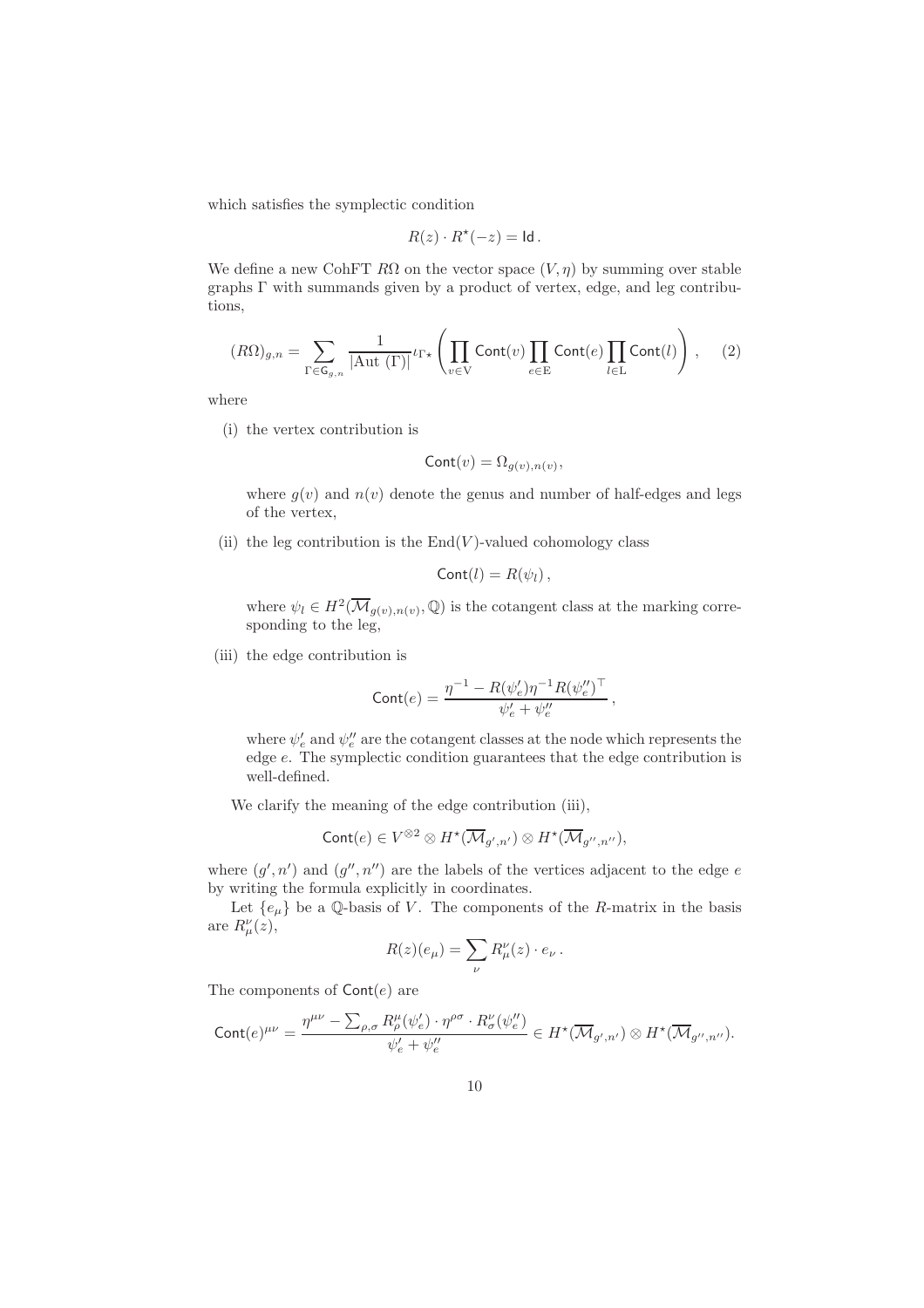The fraction

$$
\frac{\eta^{\mu\nu} - \sum_{\rho,\sigma} R^{\mu}_{\rho}(z) \cdot \eta^{\rho\sigma} \cdot R^{\nu}_{\sigma}(w)}{z+w}
$$

is a power series in z and w since the numerator vanishes when  $z = -w$  as a consequence of the symplectic condition which, in coordinates, takes the form

$$
\sum_{\rho,\sigma} R^\mu_\rho(z) \cdot \eta^{\rho\sigma} \cdot R^\nu_\sigma(-z) = \eta^{\mu\nu}.
$$

The substitution  $z = \psi'_e$  and  $w = \psi''_e$  is therefore unambiguously defined.

#### Definition 5 Let  $R\Omega$  be the CohFT obtained from  $\Omega$  by the R-action (2).

The above  $R$ -action was first defined<sup>11</sup> on Gromov-Witten potentials by Givental [16]. An abbreviated treatment of the lift to CohFTs appears in papers by Teleman [38] and Shadrin [37]. A careful proof that  $R\Omega$  satisfies CohFT axioms (i) and (ii) can be found in [32, Section 2].

If  $\Omega$  is a CohFT with unit on  $(V, \eta, 1)$ , then  $R\Omega$  may not respect the unit 1. To handle the unit, a second action is required.

#### 1.2.2 Second action

A second action on the CohFT<sup>12</sup>  $\Omega$  on  $(V, \eta)$  is given by translations. Let  $T \in V[[z]]$  be a series with no terms of degree 0 or 1,

$$
T(z) = T_2 z^2 + T_3 z^3 + \dots, \quad T_k \in V.
$$

**Definition 6** Let  $T\Omega$  be the CohFT obtained from  $\Omega$  by the formula

$$
(T\Omega)_{g,n}(v_1,\ldots,v_n)=\sum_{m=0}^{\infty}\frac{1}{m!}p_{m\star}\Big(\Omega_{g,n+m}(v_1,\ldots,v_n,T(\psi_{n+1}),\ldots,T(\psi_{n+m}))\Big),
$$

where  $p_m : \overline{\mathcal{M}}_{g,n+m} \to \overline{\mathcal{M}}_{g,n}$  is the morphism forgetting the last m markings.

The right side of the formula in Definition 6 is a formal expansion by distributing the powers of the  $\psi$  classes as follows:

$$
\Omega_{g,n+m}(\cdots,T(\psi_{\bullet}),\cdots)=\sum_{k=2}^{\infty}\psi_{\bullet}^{k}\cdot\Omega_{g,n+m}(\cdots,T_{k},\cdots).
$$

The summation is finite because T has no terms of degree 0 or 1.

 $11$ To simplify our formulas, we have changed Givental's and Teleman's conventions by replacing R with  $R^{-1}$ . Equation (2) above then determines a right group action on CohFTs rather than a left group action as in Givental's and Teleman's papers.

<sup>&</sup>lt;sup>12</sup>To define the translation action,  $\Omega$  is required only to be CohFT and not necessarily a CohFT with unit.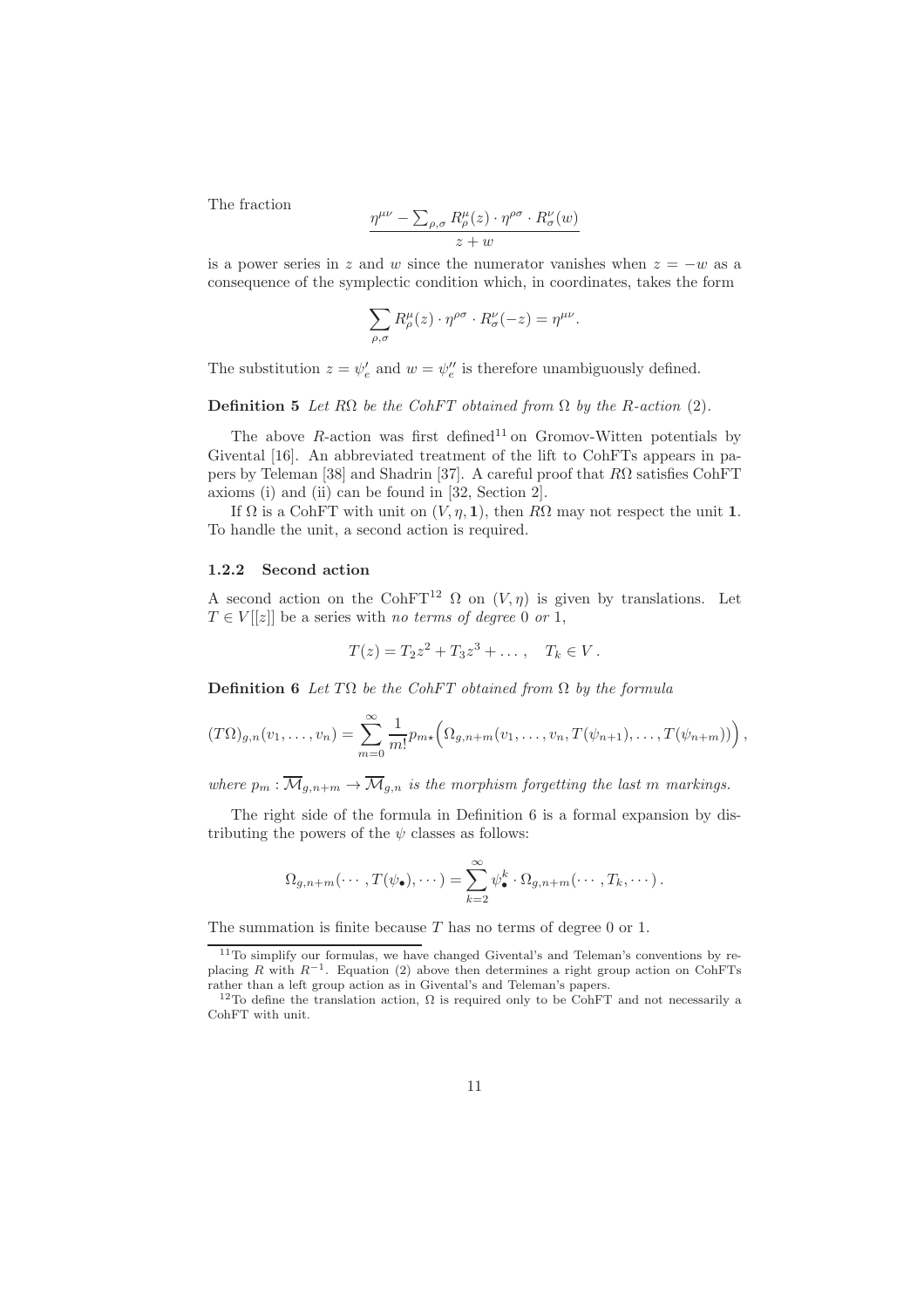#### 1.3 Reconstruction

We can now state the Givental-Teleman classification result [38]. Let  $\Omega$  be a semisimple CohFT with unit on  $(V, \eta, 1)$ , and let  $\omega$  be the topological part of  $\Omega$ . For a symplectic matrix R, define

$$
R.\omega = R(T(\omega)) \text{ with } T(z) = z((\mathsf{Id} - R(z)) \cdot \mathbf{1}) \in V[[z]].
$$

By [32, Proposition 2.12],  $R.\omega$  is a CohFT with unit on  $(V, \eta, 1)$ . The Givental-Teleman classification asserts the existence of a unique R-matrix which exactly recovers  $\Omega$ .

Theorem 7 There exists a unique symplectic matrix

$$
R \in \mathsf{Id} + z \cdot \mathrm{End}(V)[[z]]
$$

which reconstructs  $\Omega$  from  $\omega$ ,

$$
\Omega=R.\omega\,,
$$

as a CohFT with unit.

The first example concerns the total Chern class CohFT of Section 0.3,

$$
V = \mathbb{Q}, \ \ \eta(1,1) = 1, \ \ 1 = 1, \ \ \Omega_{g,n}(1,\ldots,1) = c(\mathbb{E}) \in H^*(\overline{\mathcal{M}}_{g,n},\mathbb{Q}).
$$

The topological part is the trivial CohFT, and the R-matrix is

$$
R(z) = \exp\left(-\sum_{k=1}^{\infty} \frac{B_{2k}}{(2k)(2k-1)} z^{2k-1}\right).
$$

That the above R-matrix reconstructs the total Chern class CohFT is a consequence of Mumford's calculation [27] of the Chern character of the Hodge bundle by Grothendieck-Riemann-Roch.

### 1.4 Chow field theories

Let  $(V, \eta, 1)$  be a Q-vector space with a non-degenerate symmetric 2-form and a distinguished element. Let  $\Omega = (\Omega_{q,n})_{2q-2+n>0}$  be a system of tensors

$$
\Omega_{g,n} \in A^*(\overline{\mathcal{M}}_{g,n}, \mathbb{Q}) \otimes (V^*)^{\otimes n}
$$

where A<sup>∗</sup> is the Chow group of algebraic cycles modulo rational equivalence. In order to define a Chow field theory, the system  $\Omega$  must satisfy the CohFT axioms of Section 0.3 with cohomology  $H^*$  replaced everywhere by Chow  $A^*$ .

**Definition 8** A system  $\Omega = (\Omega_{g,n})_{2g-2+n>0}$  of elements

$$
\Omega_{g,n} \in A^*(\overline{\mathcal{M}}_{g,n}, \mathbb{Q}) \otimes (V^*)^{\otimes n}
$$

satisfying  $(i)$  and  $(ii)$  is a Chow field theory or a ChowFT. If  $(iii)$  is also satisfied,  $\Omega$  is a ChowFT with unit.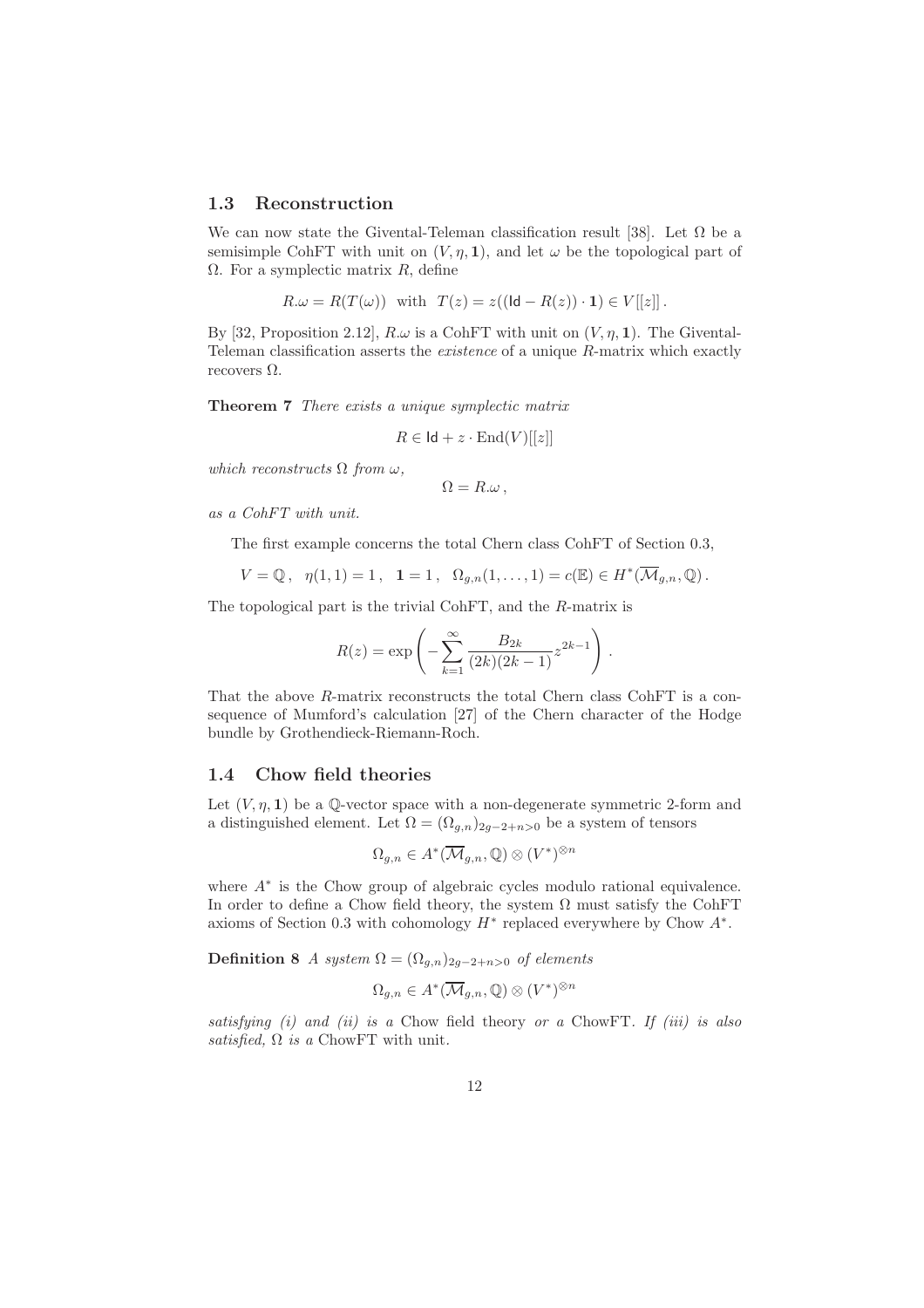For ChowFTs, the quantum product  $(V, \bullet, 1)$  and semisimplicity are defined just as for CohFTs. The  $R$ - and  $T$ -actions of Sections 1.2 also lift immediately to ChowFTs. However, the classification of semisimple ChowFTs is an open question.

Question 9 Does the Givental-Teleman classification of Theorem 7 hold for a semisimple Chow field theory  $\Omega$  with unit?

## 2 Witten's r-spin class

## 2.1 r-spin CohFT

Let  $r \geq 2$  be an integer. Let  $(V_r, \eta, 1)$  be the following triple:

- $V_r$  is an  $(r-1)$ -dimensional  $\mathbb{Q}$ -vector space with basis  $e_0, \ldots, e_{r-2}$ ,
- $\eta$  is the non-degenerate symmetric 2-form

$$
\eta_{ab} = \langle e_a, e_b \rangle = \delta_{a+b,r-2},
$$

•  $1 = e_0$ .

Witten's r-spin theory provides a family of classes

$$
\mathcal{W}_{g,n}^r(a_1,\ldots,a_n)\in H^*(\overline{\mathcal{M}}_{g,n},\mathbb{Q})
$$

for  $a_1, \ldots, a_n \in \{0, \ldots, r-2\}$  which define a CohFT  $\mathsf{W}^r = (\mathsf{W}^r_{g,n})_{2g-2+n>0}$  by

$$
\mathsf W_{g,n}^r: V_r^{\otimes n} \to H^*(\overline{\mathcal{M}}_{g,n},\mathbb Q)\,, \quad \mathsf W_{g,n}^r(e_{a_1}\otimes \cdots \otimes e_{a_n})=\mathcal W_{g,n}^r(a_1,\ldots,a_n)\,.
$$

The class  $\mathcal{W}_{g,n}^r(a_1,\ldots,a_n)$  has (complex) degree<sup>13</sup>

$$
\deg_{\mathbb{C}} \mathcal{W}_{g,n}^r(a_1,\ldots,a_n) = D_{g,n}^r(a_1,\ldots,a_n) \n= \frac{(r-2)(g-1) + \sum_{i=1}^n a_i}{r}.
$$
\n(3)

If  $D_{g,n}^r(a_1,\ldots,a_n)$  is not an integer, the corresponding Witten's class vanishes.

The construction of  $\mathcal{W}_{0,n}^r(a_1,\ldots,a_n)$  in genus 0 was carried out by Witten [42] using r-spin structures. Let  $\overline{\mathcal{M}}_{0,n}^r(a_1,\ldots,a_n)$  be the Deligne-Mumford moduli space parameterizing  $r<sup>th</sup>$  roots,

$$
\mathcal{L}^{\otimes r} \stackrel{\sim}{=} \omega_C \Big( - \sum_{i=1}^n a_i p_i \Big) \quad \text{where} \quad [C, p_1, \dots, p_n] \in \overline{\mathcal{M}}_{0,n} \, .
$$

The class  $\frac{1}{r}W_{0,n}^r(a_1,\ldots,a_n)$  is defined to be the push-forward to  $\overline{\mathcal{M}}_{0,n}$  of the top Chern class of the bundle on  $\overline{\mathcal{M}}_{0,n}^r(a_1,\ldots,a_n)$  with fiber  $H^1(C,\mathcal{L})^*$ .

<sup>13</sup>So  $\mathcal{W}_{g,n}^r(a_1,\ldots,a_n) \in H^{2 \cdot D_{g,n}^r(a_1,\ldots,a_n)}(\overline{\mathcal{M}}_{g,n},\mathbb{Q}).$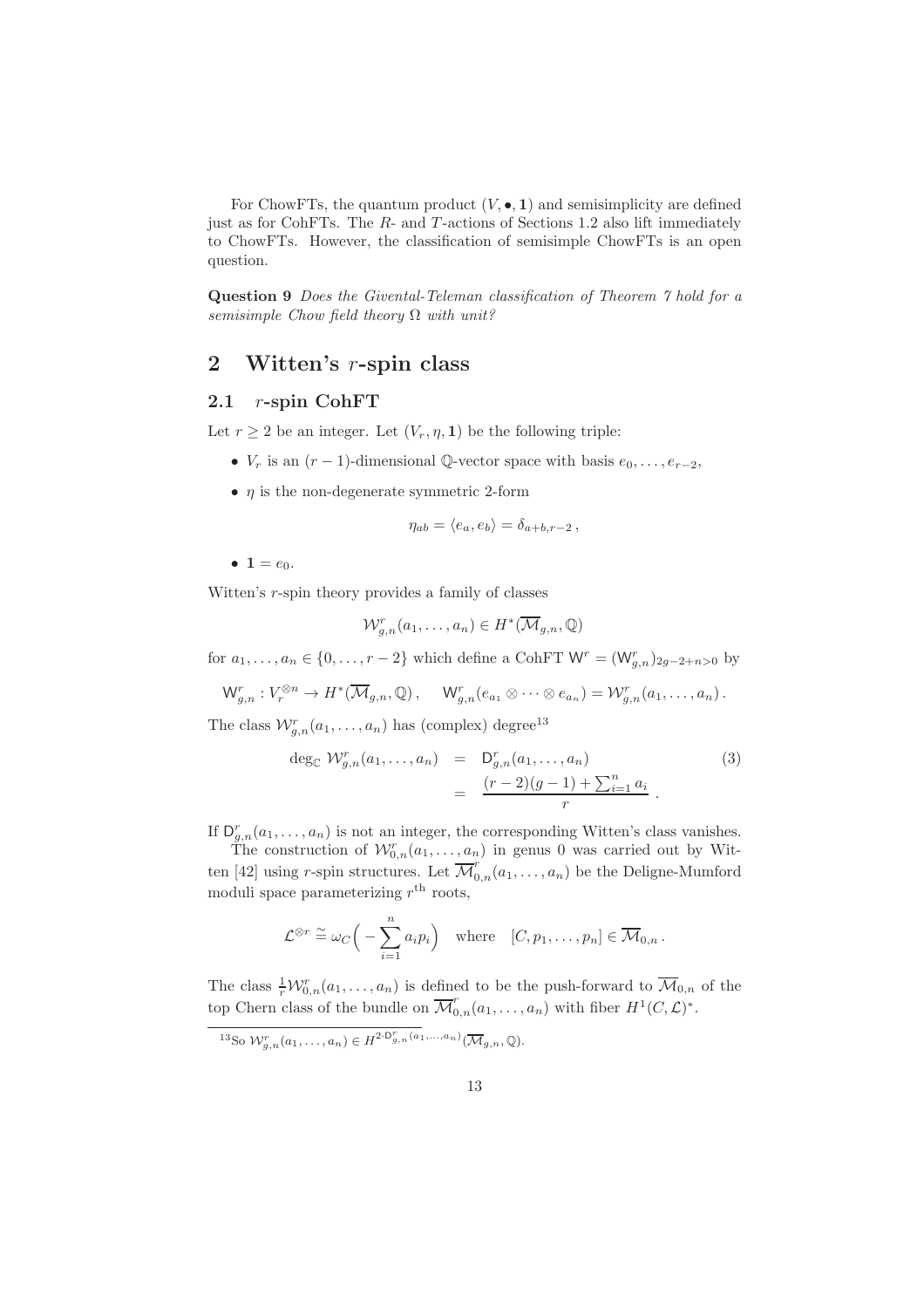The existence of Witten's class in higher genus is both remarkable and highly non-trivial. Polishchuk and Vaintrob [35, 36] constructed

$$
\mathcal{W}_{g,n}^r(a_1,\ldots,a_n)\in A^*(\overline{\mathcal{M}}_{g,n},\mathbb{Q})
$$

as an algebraic cycle class and proved and the CohFT axioms (i-iii) for a Chow field theory hold. The algebraic approach was later simplified in [7, 8]. Analytic constructions appear in [13, 26].

#### 2.2 Genus 0

#### 2.2.1 3 and 4 markings

Witten [42] determined the following initial conditions in genus 0 with  $n = 3, 4$ :

$$
\int_{\overline{\mathcal{M}}_{0,3}} \mathcal{W}_{0,3}^r(a_1, a_2, a_3) = \begin{vmatrix} 1 & \text{if } a_1 + a_2 + a_3 = r - 2, \\ 0 & \text{otherwise,} \end{vmatrix}
$$
\n
$$
\int_{\overline{\mathcal{M}}_{0,4}} \mathcal{W}_{0,4}^r(1, 1, r - 2, r - 2) = \frac{1}{r}.
$$
\n(4)

Uniqueness of the r-spin CohFT in genus 0 follows easily from the initial conditions (4) and the axioms of a CohFT with unit.

The genus 0 sector of the CohFT  $\mathsf{W}^r$  defines a quantum product  $^{14}$   $\bullet$  on  $V_r.$ The resulting algebra  $(V_r, \bullet, 1)$ , even after extension to  $\mathbb{C}$ , is not semisimple. Therefore, the Givental-Teleman classification can not be directly applied.

#### 2.2.2 Witten's *r*-spin class and representations of  $sl_2(\mathbb{C})$ .

Consider the Lie algebra  $\mathsf{s}|_2 = \mathsf{s}|_2(\mathbb{C})$ . Denote by  $\rho_k$  the  $k^{th}$  symmetric power of the standard 2-dimensional representation of  $sl_2$ ,

$$
\rho_k = \operatorname{Sym}^k(\rho_1), \quad \dim \rho_k = k+1.
$$

The following complete solution of the genus  $0$  part of the CohFT  $W<sup>r</sup>$  (after integration) was found by Pixton, see [33] for a proof.

**Theorem 10** Let  $\mathbf{a} = (a_1, \ldots, a_{n \geq 3})$  with  $a_i \in \{0, \ldots, r-2\}$  satisfy the degree constraint  $D_{0,n}^r(\mathbf{a}) = n - 3$ . Then,

$$
\int_{\overline{\mathcal{M}}_{0,n}} \mathcal{W}_{0,n}^r(\mathbf{a}) = \frac{(n-3)!}{r^{n-3}} \dim \Big[\rho_{r-2-a_1} \otimes \cdots \otimes \rho_{r-2-a_n}\Big]^{sl_2},
$$

where the superscript  $sl_2$  denotes the  $sl_2$ -invariant subspace.

 $14$ See Section 0.4.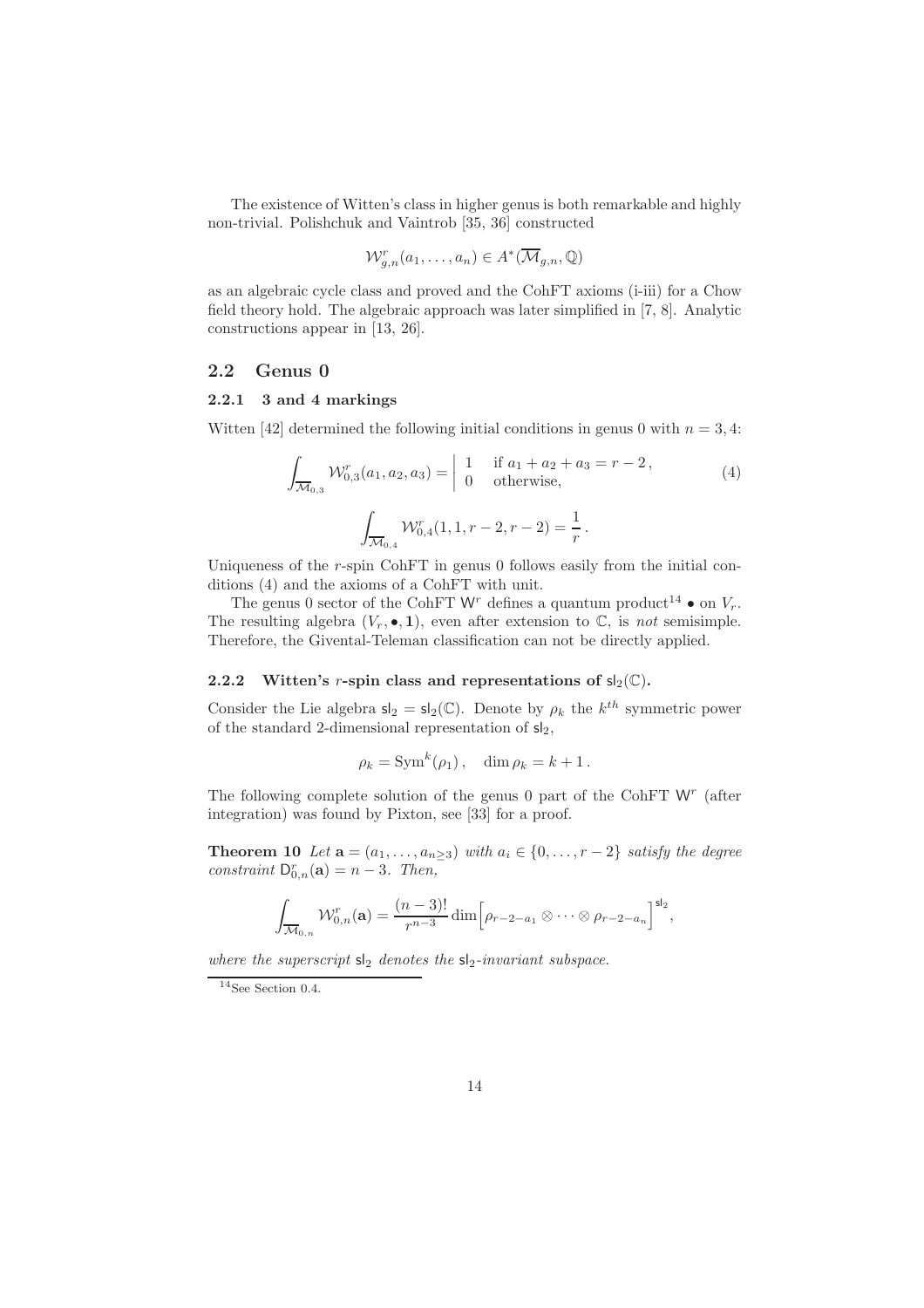#### 2.2.3 Shifted Witten class

**Definition 11** For  $\gamma \in V_r$ , the shifted r-spin CohFT  $W^{r,\gamma}$  is defined by

$$
\mathsf{W}_{g,n}^{r,\gamma}(v_1\otimes\cdots\otimes v_n)=\sum_{m\geq 0}\frac{1}{m!}p_{m\star}\mathsf{W}_{g,n+m}^r(v_1\otimes\cdots\otimes v_n\otimes\gamma^{\otimes m}),
$$

where  $p_m: \overline{\mathcal{M}}_{q,n+m} \to \overline{\mathcal{M}}_{q,n}$  is the map forgetting the last m markings.

Using degree formula  $D_{g,n}^r$ , the summation in the definition of the shift is easily seen to be finite. The shifted Witten class  $W^{r,\gamma}$  determines a CohFT with unit, see [32, Section 1.1].

**Definition 12** Define the CohFT  $\hat{W}$ <sup>r</sup> with unit on  $(V_r, \eta, 1)$  by the shift

$$
\widehat{\mathsf{W}}^r = \mathsf{W}^{r,(0,\ldots,0,r)}
$$

along the special vector  $re_{r-2} \in V_r$ . Let  $(V_r, \hat{\bullet}, 1)$  be the Q-algebra determined by the quantum product defined by  $\hat{W}^r$ .

The Verlinde algebra of level r for  $s_2$  is spanned by the weights of  $s_2$  from 0 to  $r-2$ . The coefficient of c in the product  $a \bullet b$  is equal to the dimension of the sl<sub>2</sub>-invariant subspace of the representation  $\rho_a \otimes \rho_b \otimes \rho_c$  provided the inequality

$$
a+b+c \le 2r-4
$$

is satisfied. Using Theorem 10 for the integral  $r$ -spin theory in genus 0, the following basic result is proven in [33].

**Theorem 13** The algebra  $(V_r, \hat{\bullet}, 1)$  is isomorphic to the Verlinde algebra of level  $r$  for  $sl_2$ .

Since the Verlinde algebra is well-known to be semisimple<sup>15</sup>, the Givental-Teleman classification of Theorem 7 can be applied to the CohFT  $\hat{W}$ <sup>r</sup>. Using the degree formula (3) and Definition 12, we see the (complex) degree  $D_{g,n}^r(a_1,\ldots,a_n)$  part of  $\hat{W}^r$  equals  $W^r$ ,

$$
\left[\widehat{\mathsf{W}}_{g,n}^r(a_1,\ldots,a_n)\right]^{\mathsf{D}_{g,n}^r(a_1,\ldots,a_n)}=\mathsf{W}_{g,n}^r(a_1,\ldots,a_n).
$$

Hence, a complete computation of  $\hat{W}^r$  also provides a computation of  $W^r$ .

#### 2.3 The topological field theory

After the studying genus 0 theory, we turn our attention to the topological part  $\widehat{\omega}^r$  of  $\widehat{W}^r$ . The following two results of [33] provide a complete calculation.

<sup>15</sup>An explicit normalized idempotent basis is given in Proposition 14 below.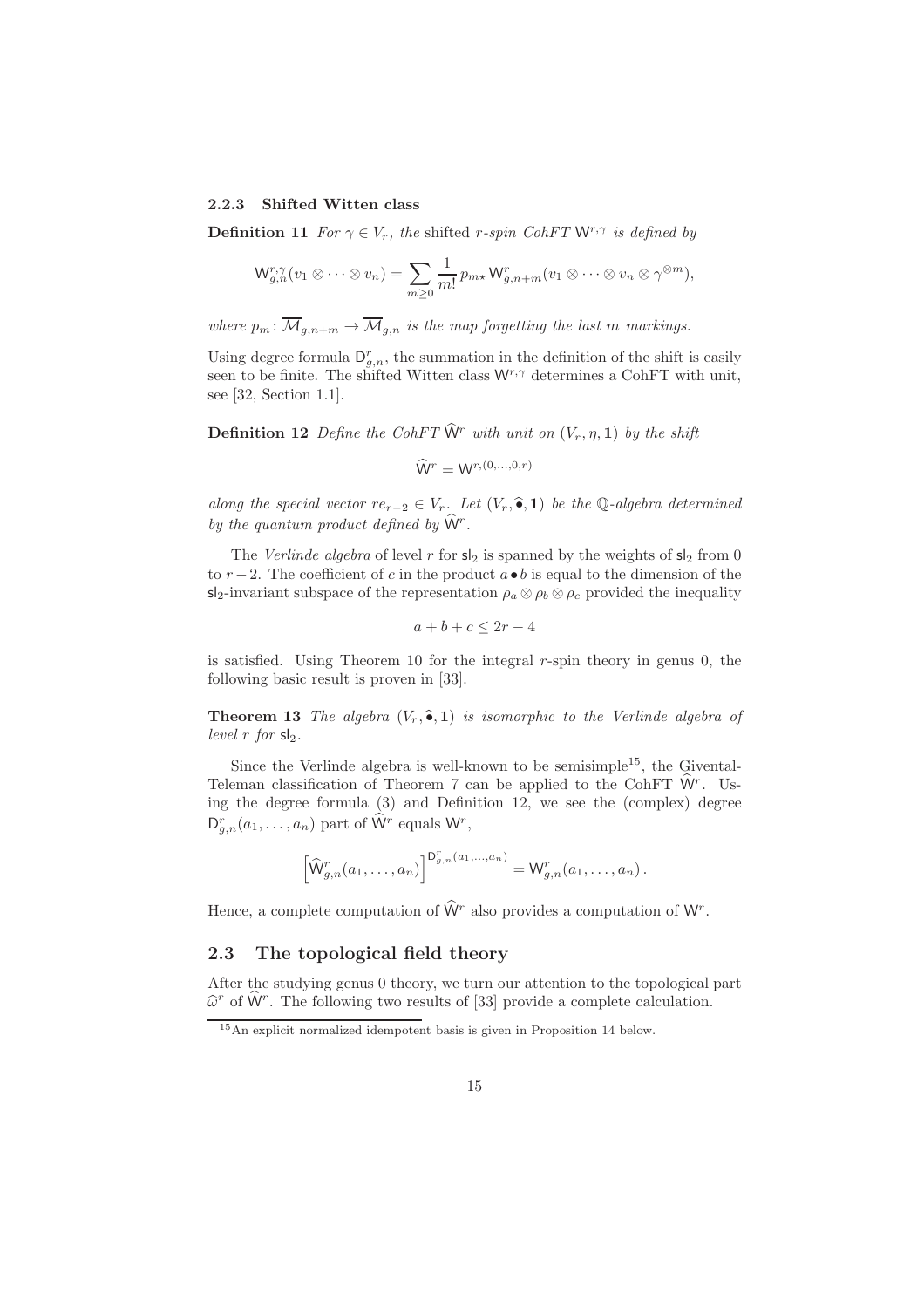**Proposition 14** The basis of normalized idempotents of  $(V_r, \hat{\bullet}, 1)$  is given by

$$
v_k = \sqrt{\frac{2}{r}} \sum_{a=0}^{r-2} \sin\left(\frac{(a+1)k\pi}{r}\right) e_a, \qquad k \in \{1, ..., r-1\}.
$$

More precisely, we have

$$
\eta(v_k, v_l) = (-1)^{k-1} \delta_{k,l}, \qquad v_k \widehat{\bullet} v_l = \frac{\sqrt{r/2}}{\sin(\frac{k\pi}{r})} v_k \, \delta_{k,l}.
$$

Once the normalized idempotents are found, the computation of  $\hat{\omega}^r$  is straightforward by Lemma 3 and elementary trigonometric identities.

**Proposition 15** For  $a_1, \ldots, a_n \in \{0, \ldots, r-2\}$ , we have

$$
\widehat{\omega}_{g,n}^r(e_{a_1},\ldots,e_{a_n})=\left(\frac{r}{2}\right)^{g-1}\sum_{k=1}^{r-1}\frac{(-1)^{(k-1)(g-1)}\prod_{i=1}^n\sin\left(\frac{(a_i+1)k\pi}{r}\right)}{(\sin(\frac{k\pi}{r}))^{2g-2+n}}.
$$

In Proposition 15, the CohFT  $\hat{\omega}^r$  is viewed as taking values in  $\mathbb Q$  via the canonical identification

$$
H^0(\overline{\mathcal{M}}_{g,n},\mathbb{Q})\stackrel{\sim}{=}\mathbb{Q}.
$$

## 2.4 The R-matrix

The last (and often hardest) step in the computation of a semisimple CohFT via the Givental-Teleman classification is to find the unique  $R$ -matrix. Remarkably, there exists a closed formula in hypergeometric series for the R-matrix of the CohFT  $\hat{W}$ . The precise shift in Definition 12 of the CohFT  $\hat{W}$ <sup>r</sup> is crucial: the shift  $re_{r-2}$  is (up to scale) the *only* shift of W<sup>r</sup> for which closed formulas for the R-matrix are known.

The method of finding the unique R-matrix for  $W<sup>r</sup>$  uses the Euler field  $e_{r-2}$ at the shift  $re_{r-2}$ . The operator of quantum multiplication  $\hat{\bullet}$  by the Euler field in the basis  $e_0, \ldots, e_{r-2}$  is

$$
\xi = \left( \begin{array}{cccccc} 0 & \cdots & \cdots & 0 & 2 \\ & & & & & \\ 0 & & 0 & 2 & 0 \\ \vdots & & \ddots & \ddots & \ddots & \vdots \\ & & & & & \\ 0 & 2 & 0 & & 0 \\ 2 & 0 & \cdots & \cdots & 0 \end{array} \right).
$$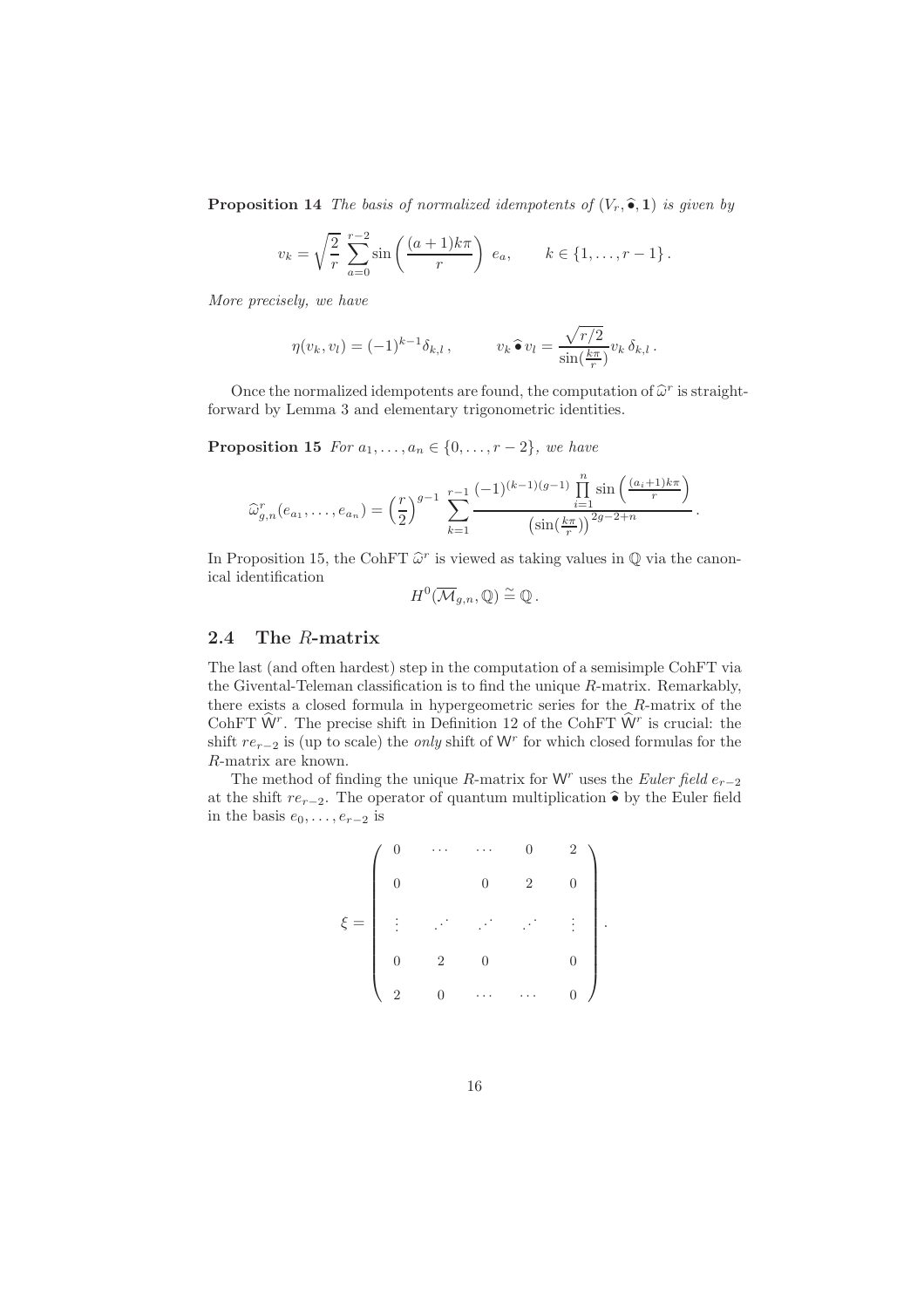In the same frame, the shifted degree operator is

$$
\mu = \frac{1}{2r} \begin{pmatrix} -(r-2) & 0 & \cdots & \cdots & 0 \\ & & -(r-4) & 0 & 0 \\ & & & \ddots & \ddots & \ddots & \vdots \\ & & & & 0 & r-4 & 0 \\ 0 & & & & \cdots & 0 & r-2 \end{pmatrix}.
$$

Since  $\widehat{W}^r$  has an Euler field with an associated degree operator, the unique R-matrix for the classification is given by the solution of

$$
[R_{m+1}, \xi] = (m - \mu)R_m \tag{5}
$$

with the initial condition  $R_0 = \text{Id}$ , see [38].

**Definition 16** For each integer  $a \in \{0, \ldots, r-2\}$ , define the hypergeometric series

$$
\boldsymbol{B}_{r,a}(z) = \sum_{m=0}^{\infty} \left[ \prod_{i=1}^{m} \frac{((2i-1)r - 2(a+1))((2i-1)r + 2(a+1))}{i} \right] \left( -\frac{z}{16r^2} \right)^m.
$$

Let  $B_{r,a}^{\text{even}}$  and  $B_{r,a}^{\text{odd}}$  the even and odd summands<sup>16</sup> of the series  $B_{r,a}$ .

The unique solution to (5) is computed in [33]. The R-matrix of  $\hat{W}$ <sup>r</sup> has a surprisingly simple form.

**Theorem 17** The unique R-matrix classifying  $\hat{W}$ <sup>r</sup> has coefficients

$$
R_a^a = B_{r,a}^{\text{even}}(z), \quad a \in \{0, ..., r-2\}
$$

on the main diagonal, and

$$
R_a^{r-2-a} = \mathbf{B}_{r,a}^{\text{odd}}(z), \quad a \in \{0, \dots, r-2\}
$$

on the antidiagonal (if  $r$  is even, the coefficient at the intersection of both diagonals is 1), and 0 everywhere else.

In case  $r = 2$ , the matrix is trivial  $R(z) = \text{Id}$ . For  $r = 3$  and 4 respectively, the  $R$ -matrices<sup>17</sup> are

$$
R(z) = \begin{pmatrix} \mathbf{B}_{3,0}^{\text{even}}(z) & \mathbf{B}_{3,1}^{\text{odd}}(z) \\ \mathbf{B}_{3,0}^{\text{odd}}(z) & \mathbf{B}_{3,1}^{\text{even}}(z) \end{pmatrix},
$$

$$
R(z) = \begin{pmatrix} \mathbf{B}_{4,0}^{\text{even}}(z) & 0 & \mathbf{B}_{4,2}^{\text{odd}}(z) \\ 0 & 1 & 0 \\ \mathbf{B}_{4,0}^{\text{odd}}(z) & 0 & \mathbf{B}_{4,2}^{\text{even}}(z) \end{pmatrix}.
$$

 $16$ The even summand consists of all the even powers of  $z$  (and likewise for the odd summand). <sup>17</sup>R here is  $R^{-1}$  in [32, 33] because of a change of conventions.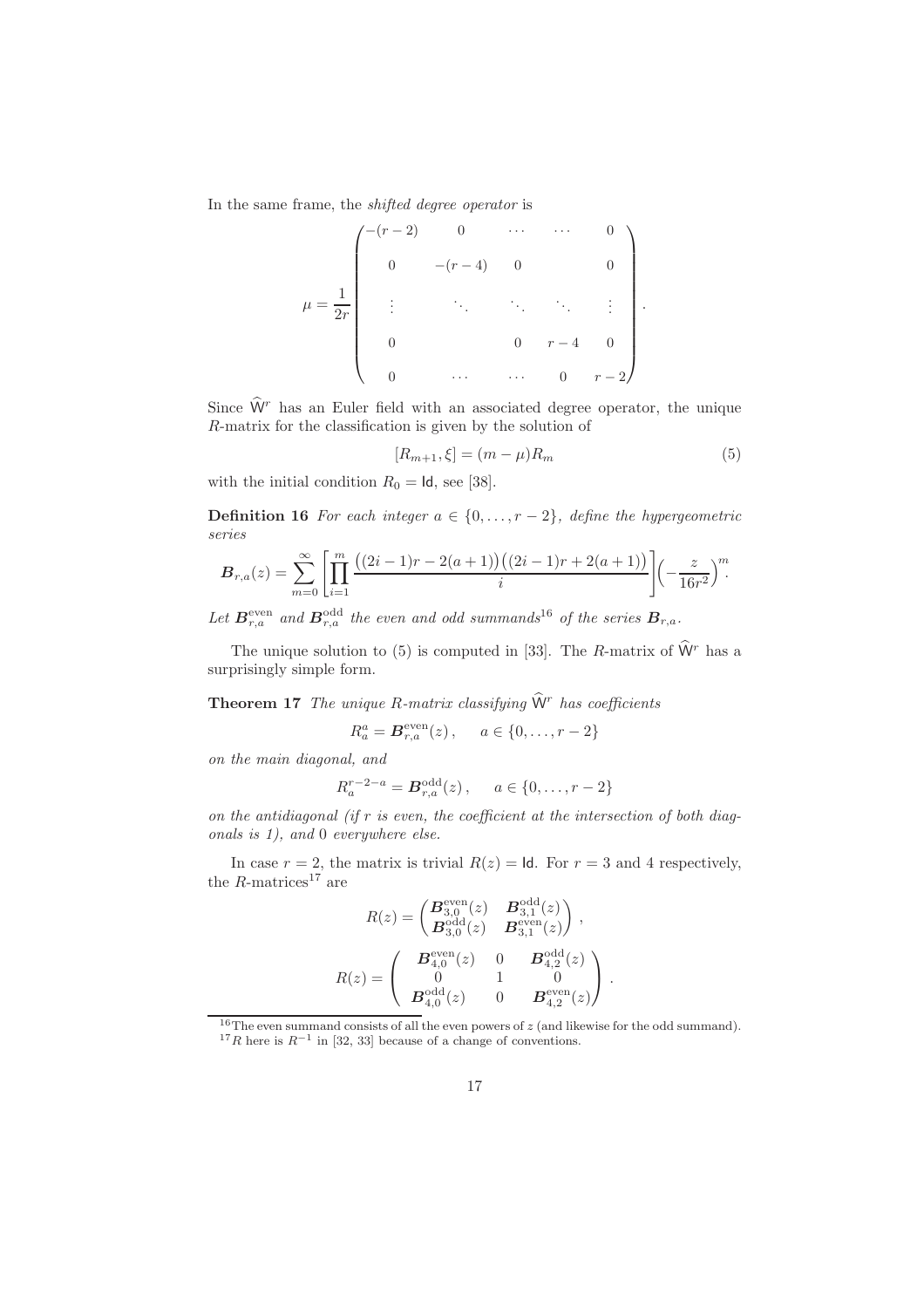## 2.5 Calculation of  $W<sup>r</sup>$

The analysis of Sections 2.2-2.4 together complete the calculation of  $\hat{W}^r$ ,

$$
\widehat{\mathsf{W}}^r=R.\widehat{\omega}^r\,,
$$

in exactly the steps (i)-(iii) proposed in Section 0.5 of the Introduction. Then, as we have seen,

$$
\mathsf{W}_{g,n}^r(a_1,\ldots,a_n)=\left[\widehat{\mathsf{W}}_{g,n}^r(a_1,\ldots,a_n)\right]^{\mathsf{D}_{g,n}^r(a_1,\ldots,a_n)}.
$$

The calculation has an immediate consequence [33].

Corollary 18 Witten's r-spin class on  $\overline{\mathcal{M}}_{q,n}$  lies in the tautological ring (in cohomology),

$$
\mathcal{W}_{g,n}^r(a_1,\ldots,a_n)\in RH^*(\overline{\mathcal{M}}_{g,n},\mathbb{Q})\,.
$$

We refer the reader to [31] for a discussion of tautological classes on the moduli space of curves. In fact, the first proof of Pixton's relations in  $RH^*(\overline{\mathcal{M}}_{g,n},\mathbb Q)$ was obtained via the calculation of  $\hat{W}^3$  in [32].

#### 2.6 Questions

Whether Corollary 18 also holds in Chow is an interesting question: is

$$
\mathcal{W}_{g,n}^r(a_1,\ldots,a_n) \in R^*(\overline{\mathcal{M}}_{g,n},\mathbb{Q})
$$
 (6)

A positive answer to Question 9 about the classification of Chow field theories would imply a positive answer here. The following question may be viewed as a refinement of (6).

Question 19 Find a formula in algebraic cycles for Witten's r-spin class on  $\overline{\mathcal{M}}_{g,n}^r(a_1,\ldots,a_n)$  before push-forward to  $\overline{\mathcal{M}}_{g,n}$ .

Another open direction concerns the moduli spaces of holomorphic differentials [1, 14]. Let  $(a_1, \ldots, a_n)$  be a partition of  $2g - 2$  with non-negative parts. Let

$$
\mathcal{H}_g(a_1, \ldots, a_n) \subset \mathcal{M}_{g,n}
$$
 be the closure of the locus of moduli points

$$
[C, p_1, \ldots, p_n] \in \mathcal{M}_{g,n} \quad \text{where} \quad \omega_C \cong \mathcal{O}_C\Big(\sum_{i=1}^n a_i p_i\Big).
$$

For  $r-2 \geq \text{Max}\{a_1,\ldots,a_n\}$ , Witten's r-spin class  $\mathcal{W}_{g,n}^r(a_1,\ldots,a_n)$  is welldefined and of degree independent of r,

$$
\mathsf{D}_{g,n}^r(a_1,\ldots,a_n) = \frac{(r-2)(g-1) + \sum_{i=1}^n a_i}{r} = g-1.
$$

By [33, Theorem 7], after scaling by  $r^{g-1}$ ,

$$
\mathcal{W}_{g,n}(a_1,\ldots,a_n)[r] = r^{g-1} \cdot \mathcal{W}_{g,n}^r(a_1,\ldots,a_n) \in RH^{g-1}(\overline{\mathcal{M}}_{g,n},\mathbb{Q})
$$

is a *polynomial* in  $r$  for all sufficiently large  $r$ .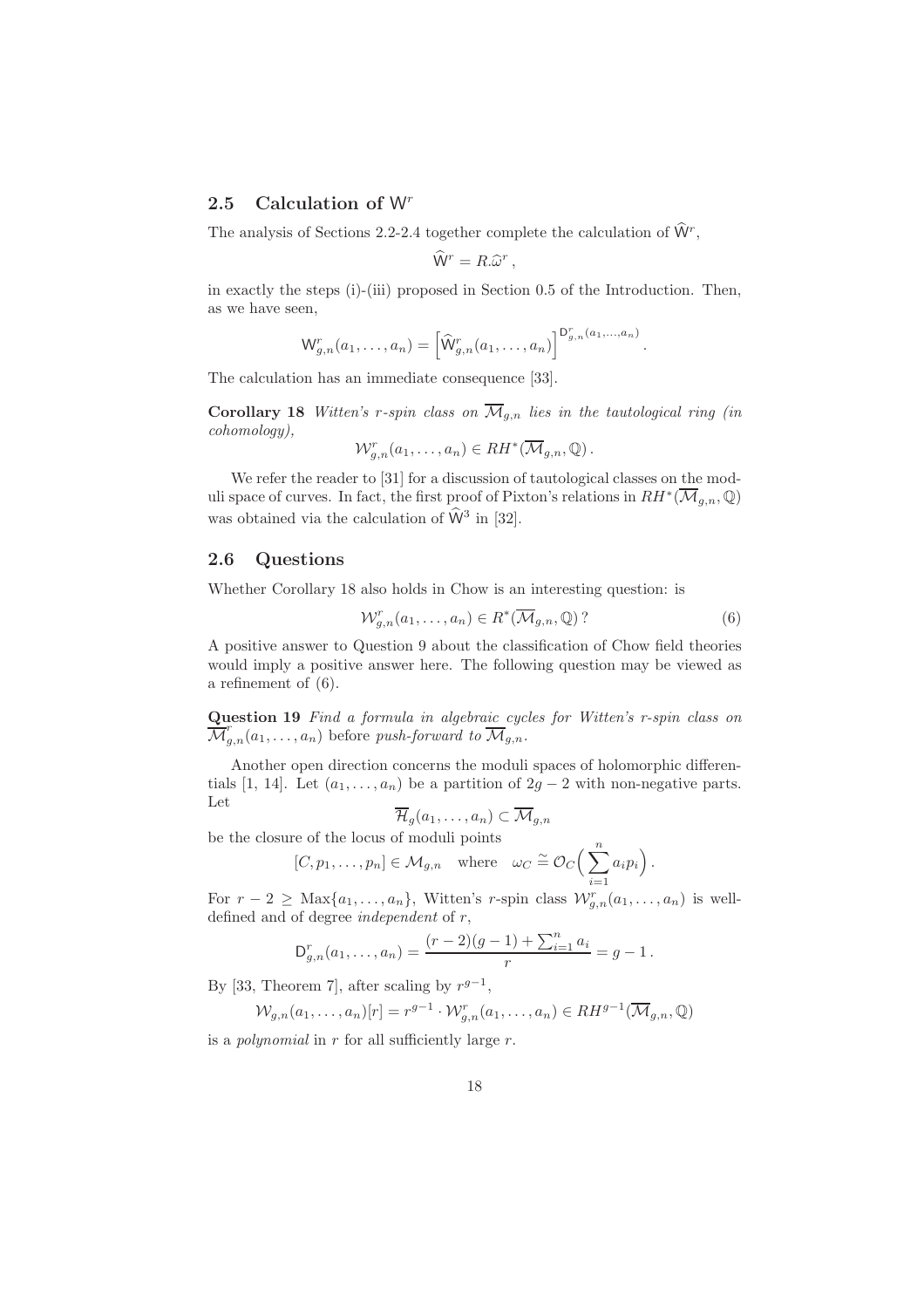Question 20 Prove the following conjecture of [33, Appendix]:

$$
(-1)^g \mathcal{W}_{g,n}(a_1,\ldots,a_n)[0]=[\overline{\mathcal{H}}_g(a_1,\ldots,a_n)] \in H^{2(g-1)}(\overline{\mathcal{M}}_{g,n},\mathbb{Q}).
$$

## 3 Chern character of the Verlinde bundle

## 3.1 Verlinde CohFT

Let  $G$  be a complex, simple, simply connected Lie group with Lie algebra  $\mathfrak{g}$ . Fix an integer *level*  $\ell > 0$ . Let  $(V_\ell, \eta, 1)$  be the following triple:

- $V_{\ell}$  is the Q-vector space with basis indexed by the irreducible representations of  $\mathfrak g$  at level  $\ell$ ,
- $n$  is the non-degenerate symmetric 2-form

$$
\eta(\mu,\nu) = \delta_{\mu,\nu^*}
$$

where  $\nu^*$  denotes the dual representation,

• 1 is the basis element corresponding to the trivial representation.

Let  $\mu_1, \ldots, \mu_n$  be *n* irreducible representations of **g** at level  $\ell$ . A vector bundle

$$
\mathbb{V}_g(\mu_1,\ldots,\mu_n)\to \overline{\mathcal{M}}_{g,n}
$$

is constructed in [41]. Over nonsingular curves, the fibers of  $\mathbb{V}_q(\mu_1, \ldots, \mu_n)$ are the spaces of non-abelian theta functions – spaces of global sections of the determinant line bundles over the moduli of parabolic G-bundles. To extend  $\mathbb{V}_q(\mu_1,\ldots,\mu_n)$  over the boundary

$$
\partial \mathcal{M}_{g,n} \subset \overline{\mathcal{M}}_{g,n},
$$

the theory of *conformal blocks* is required [41]. The vector bundle  $\mathbb{V}_q(\mu_1, \ldots, \mu_n)$ has various names in the literature: the Verlinde bundle, the bundle of conformal blocks, and the bundle of vacua. A study in genus 0 and 1 can be found in [12].

A CohFT  $\Omega^{\ell}$  is defined via the Chern character<sup>18</sup> of the Verlinde bundle:

$$
\Omega_{g,n}^{\ell}(\mu_1,\ldots,\mu_n)=\mathsf{ch}_t(\mathbb{V}_g(\mu_1,\ldots,\mu_n))\in H^{\star}(\overline{\mathcal{M}}_{g,n},\mathbb{Q}).
$$

CohFT axiom (i) for  $\Omega^{\ell}$  is trivial. Axiom (ii) follows from the fusion rules [41]. Axiom (iii) for the unit 1 is the *propagation of vacua* [12, Proposition 2.4(i)].

$$
\operatorname{ch}_t(\mathbb{V})=\sum_{j=1}^k e^{tr_j}\;.
$$

<sup>&</sup>lt;sup>18</sup>For a vector bundle  $\nabla$  with Chern roots  $r_1, \ldots, r_k$ ,

The parameter t may be treated either as a formal variable, in which case the CohFT is defined over the ring  $\mathbb{Q}[[t]]$  instead of  $\mathbb{Q}$ , or as a rational number  $t \in \mathbb{Q}$ .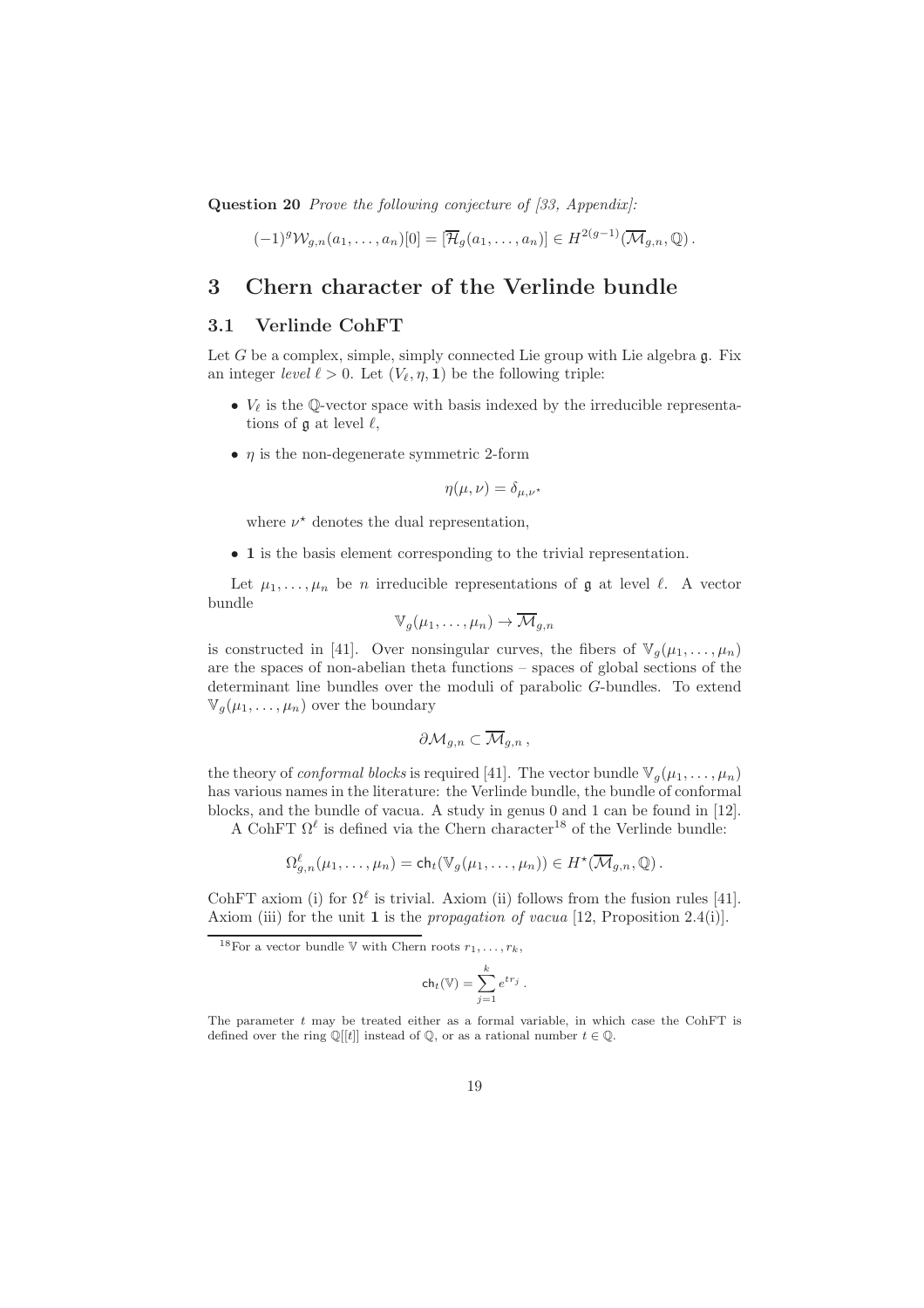#### 3.2 Genus 0 and the topological part

Since the variable t carries the degree grading, the topological part  $\omega^{\ell}$  of  $\Omega^{\ell}$  is obtained by setting  $t = 0$ ,

$$
\omega_{g,n}^\ell=\Omega_{g,n}^\ell\Big|_{t=0}\,.
$$

The result is the just the rank of the Verlinde bundle,

$$
\omega_{g,n}^{\ell}(\mu_1,\ldots,\mu_n)=\mathrm{rk}\ \mathbb{V}_g(\mu_1,\ldots,\mu_n)=d_g(\mu_1,\ldots,\mu_n).
$$

With the quantum product obtained<sup>19</sup> from  $\omega^{\ell}$ ,  $(V_{\ell}, \bullet, 1)$  is the *fusion algebra*.

Since the fusion algebra is well-known<sup>20</sup> to be semisimple, the CohFT with unit  $\Omega^{\ell}$  is also semisimple, The subject has a history starting in the mid 80s with the discovery and in 90s with several proofs of the Verlinde formula for the rank  $d_q(\mu_1, \ldots, \mu_n)$ , see [2] for an overview.

Hence, steps (i) and (ii) of the computational strategy of Section 0.5 for  $\Omega^{\ell}$ are complete (and have been for many years). Step (iii) is the jump to moduli.

#### 3.3 Path to the R-matrix

The shifted r-spin CohFT  $\hat{W}$  has an Euler field obtained from the pure dimensionality of Witten's  $r$ -spin class which was used to find the unique  $R$ -matrix in Section 2. The CohFT  $\Omega^{\ell}$  is not of pure dimension and has no Euler field. A different path to the R-matrix is required here.

The restriction of the tensor  $\Omega_{g,n}^{\ell}$  to the open set of nonsingular curves

$$
\mathcal{M}_{g,n}\subset \overline{\mathcal{M}}_{g,n}
$$

forgets a lot of the data of the CohFT. However, by [24, Lemma 2.2], the restriction is enough to uniquely determine the R-matrix of  $\Omega^{\ell}$ . Fortunately, the restriction is calculable in closed form:

- the first Chern class of the Verlinde bundle over  $\mathcal{M}_{a,n}$  is found in [40],
- the existence of a projectively flat connection<sup>21</sup> [41] on the Verlinde bundle over  $\mathcal{M}_{g,n}$  then determines the full Chern character over  $\mathcal{M}_{g,n}$ .

As should be expected, the computation of  $\Omega^{\ell}$  relies significantly upon the past study of the Verlinde bundles.

#### 3.4 The R-matrix

For a simple Lie algebra  $\mathfrak g$  and a level  $\ell$ , the conformal anomaly is

$$
c = c(\mathfrak{g}, \ell) = \frac{\ell \dim \mathfrak{g}}{\check{h} + \ell}\,,
$$

<sup>19</sup>Since the quantum product depends only upon the tensors of genus 0 with 3 markings, the quantum products of  $\Omega^{\ell}$  and  $\omega^{\ell}$  are equal.

<sup>20</sup>See, for example, [2, Proposition 6.1].

<sup>21</sup>Often called the Hitchin connection.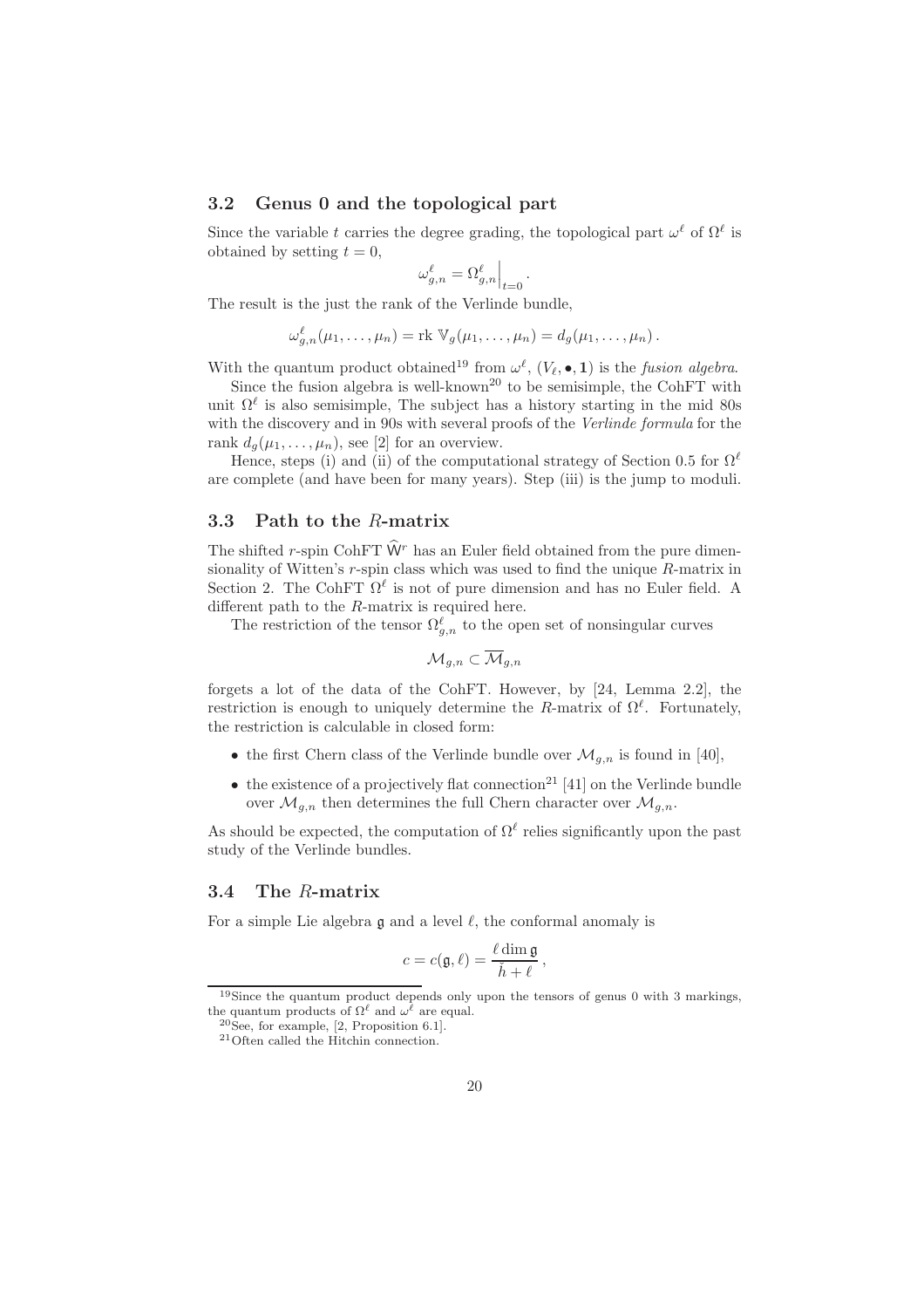where  $\check{h}$  is the dual Coxeter number. For each representation with highest weight  $\mu$  of level  $\ell$ , define

$$
\mathsf{w}(\mu) = \frac{(\mu, \mu + 2\rho)}{2(\check{h} + \ell)}.
$$

Here,  $\rho$  is half of the sum of the positive roots, and the Cartan-Killing form (,) is normalized so that the longest root  $\theta$  satisfies

$$
(\theta, \theta) = 2.
$$

**Example 21** For  $\mathfrak{g} = \mathfrak{sl}(r, \mathbb{C})$ , the highest weight of a representation of level  $\ell$ is given by an r-tuple of integers

$$
\mu = (\mu^1, ..., \mu^r), \ell \ge \mu^1 \ge ... \ge \mu^r \ge 0,
$$

defined up to shifting the vector components by the same integer. Furthermore, we have  $\ell(n^2-1)$ 

$$
c(\mathfrak{g}, \ell) = \frac{\ell(r^2 - 1)}{\ell + r},
$$

$$
\mathsf{w}(\mu) = \frac{1}{2(\ell + r)} \left( \sum_{i=1}^r (\mu^i)^2 - \frac{1}{r} \left( \sum_{i=1}^r \mu^i \right)^2 + \sum_{i=1}^r (r - 2i + 1)\mu^i \right).
$$

Via the path to the R-matrix discussed in Section 3.3, a simple closed form for the R-matrix of  $\Omega^{\ell}$  is found in [24] using the constants  $c(\mathfrak{g}, \ell)$  and  $w(\mu)$  from representation theory.

**Theorem 22** The CohFT  $\Omega^{\ell}$  is reconstructed from the topological part  $\omega^{\ell}$  by the diagonal R-matrix

$$
R(z)_{\mu}^{\mu} = \exp\left(tz \cdot \left(-\mathsf{w}(\mu) + \frac{c(\mathfrak{g}, \ell)}{24}\right)\right) .
$$

For the Lie algebra  $\mathfrak{g} = \mathfrak{sl}_2$  at level  $\ell = 1$ , there are only two representations  $\{\emptyset, \Box\}$  to consider<sup>22</sup>,

$$
c(\mathfrak{sl}_2, 1) = 1
$$
,  $w(\emptyset) = 0$ ,  $w(\square) = \frac{1}{4}$ .

As an example of the reconstruction result of Theorem 22,

$$
\Omega^{\ell} = R.\omega^{\ell} ,
$$

the total Chern character ch  $\mathbb{V}_q(\square, \dots, \square)$  at  $t = 1$  is

$$
\exp\left(-\frac{\lambda_1}{2}\right)\cdot \sum_{\Gamma\in\mathsf{G}_{g,n}^{\mathsf{even}}}\frac{2^{g-h^1(\Gamma)}}{|\mathrm{Aut}(\Gamma)|}\cdot \iota_{\Gamma\star}\left(\prod_{e\in E}\frac{1-\exp\left(-\frac{1}{4}(\psi_e'+\psi_e'')\right)}{\psi_e'+\psi_e''}\cdot \prod_{l\in\mathcal{L}}e^{-\psi_l/4}\right)
$$

in  $H^*(\overline{\mathcal{M}}_{g,n},\mathbb{Q})$ . A few remarks about the above formula are required:

<sup>&</sup>lt;sup>22</sup>Here,  $\emptyset$  is the trivial representation (corresponding to 1) and  $\Box$  is the standard representation.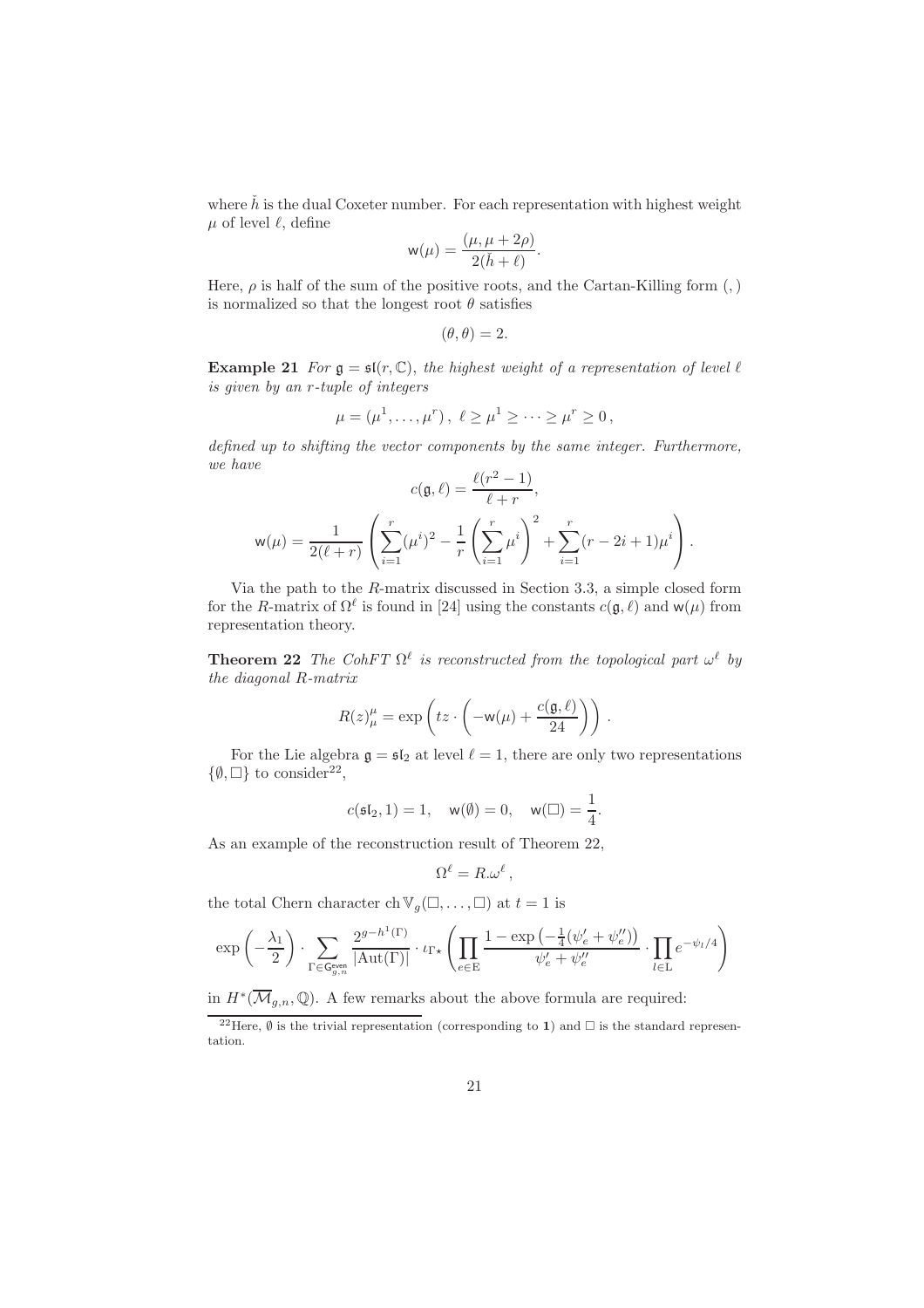- The classes  $\lambda_1$  and  $\psi$  are the first Chern classes of the Hodge bundle and the cotangent line bundle respectively.
- The sum is over the set of *even* stable graphs.

$$
\mathsf{G}^{\mathsf{even}}_{g,n}\subset \mathsf{G}_{g,n}\,,
$$

defined by requiring the valence  $n(v)$  to be even for every vertex v of the graph.

• The Verlinde rank  $d_{g(v)}(\square, \dots, \square)$  with  $n(v)$  insertions equals  $2^g$  in the even case, see [2]. The product of  $2^{g(v)}$  over the vertices of Γ yields  $2^{g-h^{1}(\Gamma)}$ , where  $h^{1}$  denotes the first Betti number.

#### 3.5 Questions

A different approach to the calculation of the Chern character of the Verlinde bundle in the  $\mathfrak{sl}_2$  case (for every level) was pursued in [11] using the geometry introduced by Thaddeus [39] to prove the Verlinde formula. The outcome of [11] is a more difficult calculation (with a much more complex answer), but with one advantage: the projective flatness of the Hitchin connection over  $\mathcal{M}_{g,n}$  is not used. When the flatness is introduced, the method of [11] yields tautological relations. Unfortunately, no such relations are obtained by the above R-matrix calculation of  $\Omega^{\ell}$  since the projective flatness is an input.

Question 23 Is there an alternative computation of  $\Omega^{\ell}$  which does not use the projective flatness of the Hitchin connection and which systematically produces tautological relations in  $RH^*(\mathcal{M}_{g,n},\mathbb{Q})$ ?

Of course, if the answer to Question 23 is yes, then the next question is whether all tautological relations are produced.<sup>23</sup>

# 4 Gromov-Witten theory of  $\mathsf{Hilb}^m(\mathbb{C}^2)$

# 4.1 T-equivariant cohomology of  $\text{Hilb}^m(\mathbb{C}^2)$

The *Hilbert scheme*  $Hilb<sup>m</sup>(\mathbb{C}^2)$  of m points in the plane  $\mathbb{C}^2$  parameterizes ideals  $\mathcal{I} \subset \mathbb{C}[x,y]$  of colength m,

$$
\dim_{\mathbb{C}} \mathbb{C}[x,y]/\mathcal{I}=m.
$$

The Hilbert scheme  $Hilb^{m}(\mathbb{C}^{2})$  is a nonsingular, irreducible, quasi-projective variety of dimension  $2m$ , see [28] for an introduction. An open dense set of  $Hilb<sup>m</sup>(\mathbb{C}^2)$  parameterizes ideals associated to configurations of m distinct points.

The symmetries of  $\mathbb{C}^2$  lift to the Hilbert scheme. The algebraic torus

$$
\mathsf{T} = (\mathbb{C}^*)^2
$$

<sup>23</sup>I first heard an early version of this question from R. Bott at Harvard in the 90s.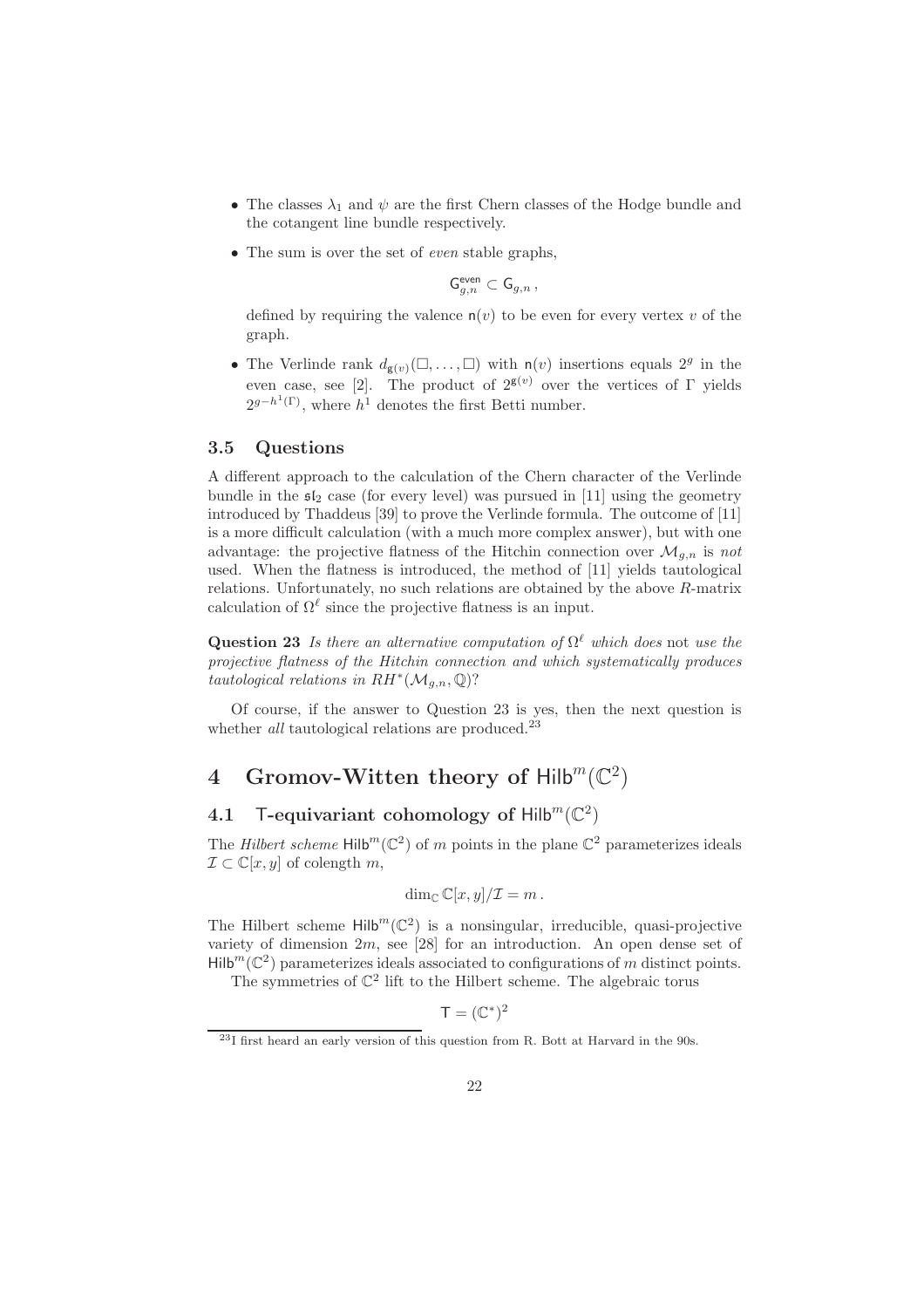acts diagonally on  $\mathbb{C}^2$  by scaling coordinates,

$$
(z_1, z_2) \cdot (x, y) = (z_1 x, z_2 y).
$$

We review the Fock space description of the T-equivariant cohomology of the Hilbert scheme of points of  $\mathbb{C}^2$  following the notation of [29, Section 2.1].

By definition, the Fock space  $\mathcal F$  is freely generated over  $\mathbb Q$  by commuting creation operators  $\alpha_{-k}$ ,  $k \in \mathbb{Z}_{>0}$ , acting on the vacuum vector  $v_{\emptyset}$ . The annihilation operators  $\alpha_k, k \in \mathbb{Z}_{>0}$ , kill the vacuum

$$
\alpha_k \cdot v_{\emptyset} = 0, \quad k > 0,
$$

and satisfy the commutation relations  $[\alpha_k, \alpha_l] = k \delta_{k+l}$ . A natural basis of  ${\mathcal F}$  is given by the vectors

$$
|\mu\rangle = \frac{1}{\mathfrak{z}(\mu)} \prod_{i} \alpha_{-\mu_i} v_{\emptyset}
$$
 (7)

indexed by partitions  $\mu$ . Here,  $\mathfrak{z}(\mu) = |\text{Aut}(\mu)| \prod_i \mu_i$  is the usual normalization factor. Let the length  $\ell(\mu)$  denote the number of parts of the partition  $\mu$ .

The *Nakajima basis* defines a canonical isomorphism.

$$
\mathcal{F} \otimes_{\mathbb{Q}} \mathbb{Q}[t_1, t_2] \cong \bigoplus_{n \geq 0} H_{\mathsf{T}}^*(\mathsf{Hilb}^m(\mathbb{C}^2), \mathbb{Q}).\tag{8}
$$

The Nakajima basis element corresponding to  $|\mu\rangle$  is

$$
\frac{1}{\Pi_i \mu_i}[\mathcal{V}_\mu]
$$

where  $[\mathcal{V}_{\mu}]$  is (the cohomological dual of) the class of the subvariety of Hilb $^{|\mu|}(\mathbb{C}^2)$ with generic element given by a union of schemes of lengths

$$
\mu_1,\ldots,\mu_{\ell(\mu)}
$$

supported at  $\ell(\mu)$  distinct points<sup>24</sup> of  $\mathbb{C}^2$ . The vacuum vector  $v_{\emptyset}$  corresponds to the unit in

$$
1\in H^*_\mathsf{T}(\mathsf{Hilb}^0(\mathbb{C}^2),\mathbb{Q})\,.
$$

The variables  $t_1$  and  $t_2$  are the equivariant parameters corresponding to the weights of the T-action on the tangent space  $\text{Tan}_0(\mathbb{C}^2)$  at the origin of  $\mathbb{C}^2$ .

The subspace  $\mathcal{F}_m \subset \mathcal{F} \otimes_{\mathbb{Q}} \mathbb{Q}[t_1, t_2]$  corresponding to  $H^*_{\mathsf{T}}(\mathsf{Hilb}^m(\mathbb{C}^2), \mathbb{Q})$  is spanned by the vectors (7) with  $|\mu| = n$ . The subspace can also be described as the n-eigenspace of the energy operator:

$$
|\cdot| = \sum_{k>0} \alpha_{-k} \alpha_k.
$$

<sup>&</sup>lt;sup>24</sup>The points and parts of  $\mu$  are considered here to be unordered.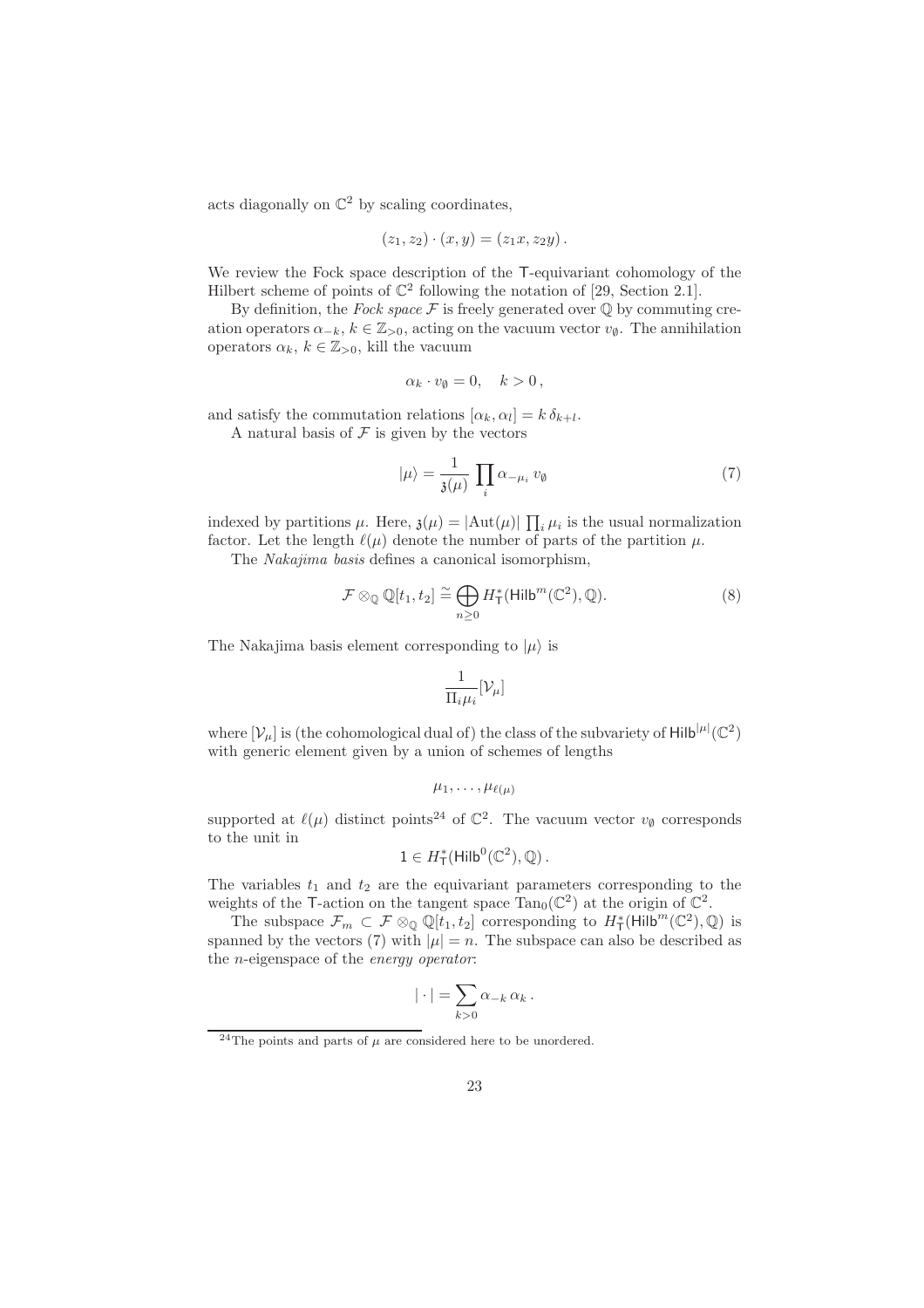The vector  $|1^n\rangle$  corresponds to the unit

$$
1 \in H^*_{\mathsf{T}}(\mathsf{Hilb}^m(\mathbb{C}^2), \mathbb{Q})\,.
$$

The standard inner product on the T-equivariant cohomology of  $\mathsf{Hilb}^m(\mathbb{C}^2)$ induces the following nonstandard inner product on Fock space after an extension of scalars:

$$
\langle \mu | \nu \rangle = \frac{(-1)^{|\mu| - \ell(\mu)}}{(t_1 t_2)^{\ell(\mu)}} \frac{\delta_{\mu\nu}}{\mathfrak{z}(\mu)}.
$$
\n(9)

# 4.2 Gromov-Witten CohFT of  $\text{Hilb}^m(\mathbb{C}^2)$

Let  $m > 0$  be a colength. Let  $(V_m, \eta, 1)$  be the following triple:

- $V_m$  is the free  $\mathbb{Q}(t_1, t_2)[[q]]$ -module  $\mathcal{F}_m \otimes_{\mathbb{Q}[t_1, t_2]} \mathbb{Q}(t_1, t_2)[[q]]$ ,
- $\eta$  is the non-degenerate symmetric 2-form (9),
- 1 is the basis element  $|1^n\rangle$ .

Since  $\text{Hilb}^m(\mathbb{C}^2)$  is *not* proper, the Gromov-Witten theory is only defined after localization by T. The CohFT with unit

$$
\Omega^{\mathsf{Hilb}^m(\mathbb{C}^2)}=(\Omega_{g,n}^{\mathsf{Hilb}^m(\mathbb{C}^2)})_{2g-2+n>0}
$$

is defined via the localized T-equivariant Gromov-Witten classes of  $\mathsf{Hilb}^m(\mathbb{C}^2)$ ,

$$
\Omega_{g,n}^{\mathsf{Hilb}^m(\mathbb{C}^2)} \in H^*(\overline{\mathcal{M}}_{g,n}, \mathbb{Q}(t_1, t_2)[[q]]) \otimes (V_m^*)^n.
$$

Here,  $q$  is the Novikov parameter. Curves of degree  $d$  are counted with weight  $q<sup>d</sup>$ , where the curve degree is defined by the pairing with the divisor

$$
D = - |2, 1^{m-2}\rangle , \quad d = \int_{\beta} D.
$$

Formally,  $\Omega^{\text{Hilb}^m(\mathbb{C}^2)}$  is a CohFT *not* over the field  $\mathbb Q$  as in the *r*-spin and Verlinde cases, but over the ring  $\mathbb{Q}(t_1, t_2)$ [[q]]. To simplify notation, let

$$
\Omega^m=\Omega^{\mathsf{Hilb}^m(\mathbb{C}^2)}\,.
$$

#### 4.3 Genus 0

Since the T-action on  $\text{Hilb}^m(\mathbb{C}^2)$  has finitely many T-fixed points, the localized T-equivariant cohomology

$$
H^*_{\mathsf{T}}(\mathsf{Hilb}^m(\mathbb{C}^2),\mathbb{Q})\otimes_{\mathbb{Q}[t_1,t_2]}\mathbb{Q}(t_1,t_2)
$$

is semisimple. At  $q = 0$ , the quantum cohomology ring,

$$
(V_m, \bullet, \mathbf{1}), \tag{10}
$$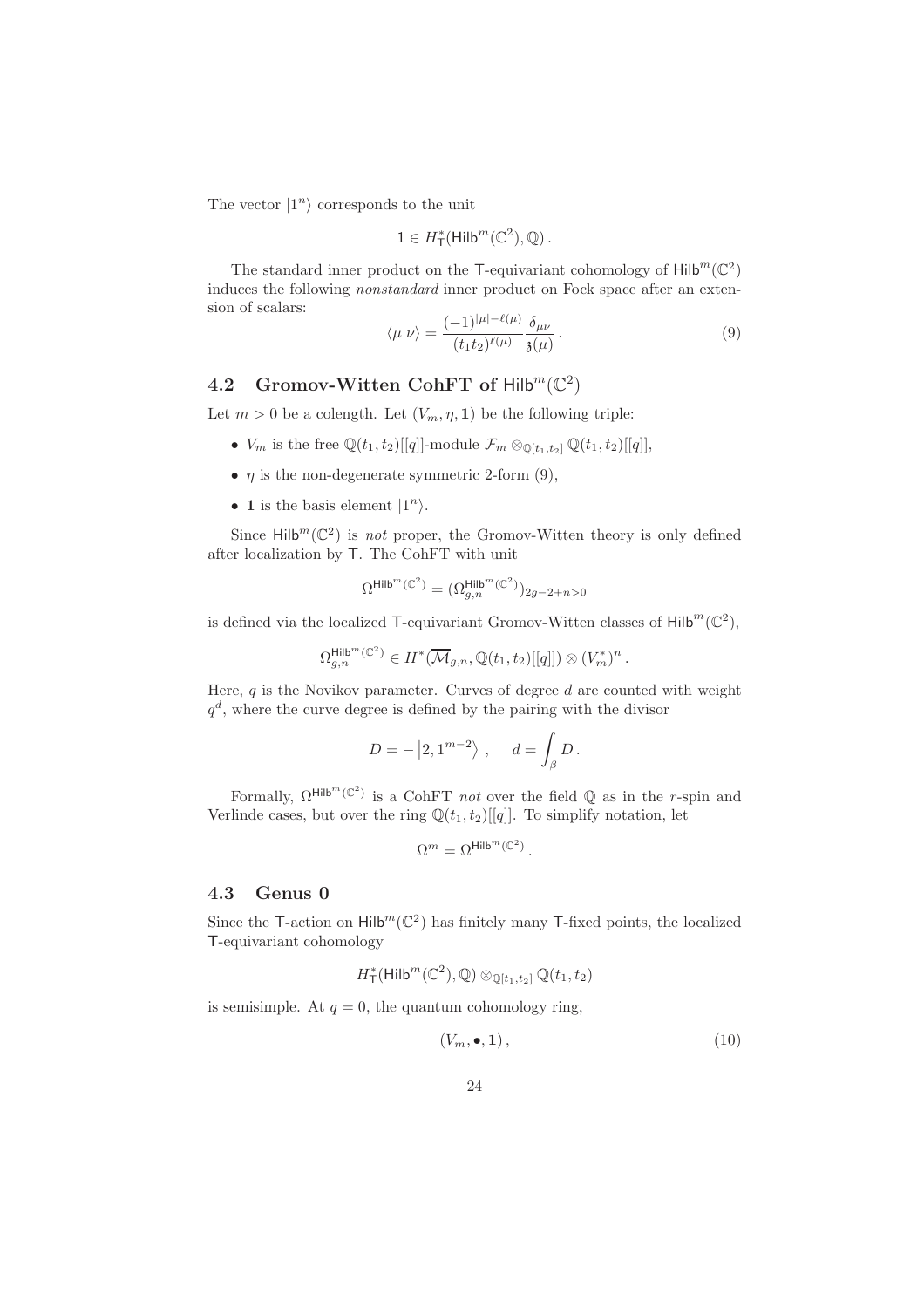defined by  $\Omega^m$  specializes to the localized T-equivariant cohomology of  $\mathsf{Hilb}^m(\mathbb{C}^2)$ . Hence, the quantum cohomology (10) is semisimple over the ring  $\mathbb{Q}(t_1, t_2)[[q]]$ , see [22].

Let  $M_D$  denote the operator of T-equivariant quantum multiplication by the divisor D. A central result of [29] is the following explicit formula for  $M_D$  an as operator on Fock space:

$$
\mathsf{M}_D(q, t_1, t_2) = (t_1 + t_2) \sum_{k>0} \frac{k}{2} \frac{(-q)^k + 1}{(-q)^k - 1} \alpha_{-k} \alpha_k - \frac{t_1 + t_2}{2} \frac{(-q) + 1}{(-q) - 1} |\cdot| + \frac{1}{2} \sum_{k,l>0} \left[ t_1 t_2 \alpha_{k+l} \alpha_{-k} \alpha_{-l} - \alpha_{-k-l} \alpha_k \alpha_l \right].
$$

The q-dependence of  $M_D$  occurs only in the first two terms (which act diagonally in the basis  $(7)$ ).

Let  $\mu^1$  and  $\mu^2$  be partitions of m. The T-equivariant Gromov-Witten invariants of  $Hilb<sup>m</sup>(\mathbb{C}^2)$  in genus 0 with 3 cohomology insertions given (in the Nakajima basis) by  $\mu^1$ , D, and  $\mu^2$  are determined by  $M_D$ :

$$
\sum_{d=0}^{\infty} \Omega_{0,3,d}^m(\mu^1, D, \mu^2) q^d = \langle \mu^1 | M_D | \mu^2 \rangle.
$$

The following result is proven in [29].

**Theorem 24** The restriction of  $\Omega^m$  to genus 0 is uniquely and effectively determined from the calculation of  $M_D$ .

While Theorem 24 in principle completes the genus 0 study of  $\Omega^m$ , the result is not as strong as the genus 0 determinations in the r-spin and Verlinde cases. The proof of Theorem 24 provides an effective linear algebraic procedure, but not a formula, for calculating the genus 0 part of  $\Omega^m$  from  $M_D$ .

#### 4.4 The topological part

Let  $\omega^m$  be the topological part of the CohFT with unit  $\Omega^m$ . A closed formula for  $\omega^m$  can not be expected since closed formulas are already missing in the genus 0 study.

The CohFT with unit  $\omega^m$  has been considered earlier from another perspective. Using fundamental correspondences [25],  $\omega^m$  is equivalent to the local  $GW/DT$  theory of 3-folds of the form

$$
\mathbb{C}^2 \times C\,,\tag{11}
$$

where  $C$  is a curve or arbitrary genus. Such local theories have been studied extensively  $[6]$  in the investigation of the GW/DT theory of 3-folds<sup>25</sup>.

$$
L_1\oplus L_2\to C\,,
$$

 $^{25}$ A natural generalization of the geometry (11) is to consider the 3-fold total space,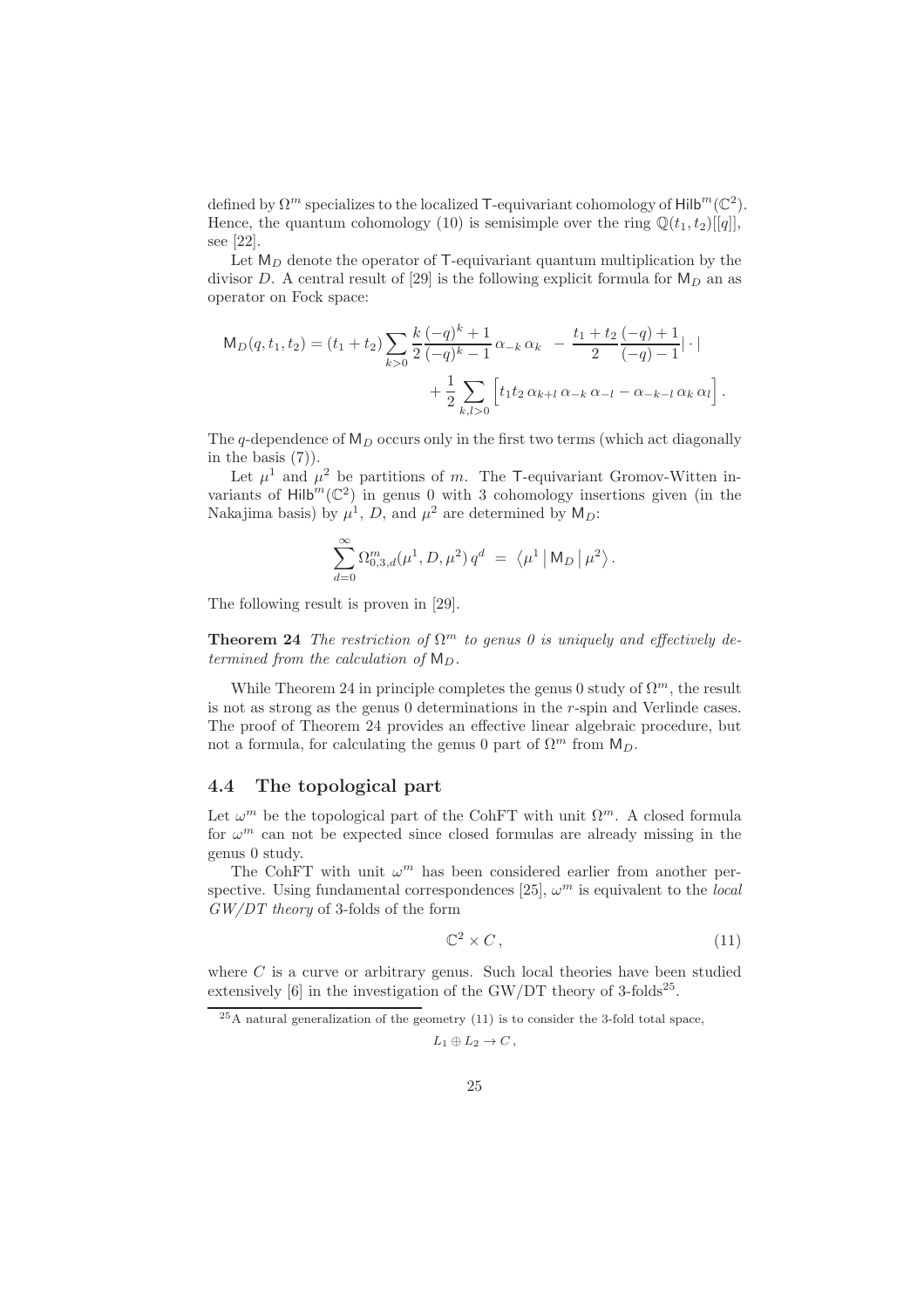#### 4.5 The R-matrix

Since  $\Omega^m$  is not of pure dimension (and does not carry an Euler field), the R-matrix is not determined by the T-equivariant genus 0 theory alone. As in the Verlinde case, a different method is required. Fortunately, together with the divisor equation, an evaluation of the T-equivariant higher genus theory in degree 0 is enough to uniquely determine the R-matrix.

Let  $Part(m)$  be the set of of partitions of m corresponding to the T-fixed points of Hilb<sup>m</sup>( $\mathbb{C}^2$ ). For each  $\eta \in Part(m)$ , let  $Tan_{\eta}(Hilb^m(\mathbb{C}^2))$  be the Trepresentation on the tangent space at the  $\mathsf{T}\text{-fixed}$  point corresponding to  $\eta$ . As before, let

$$
\mathbb{E} \to \overline{\mathcal{M}}_{g,n}
$$

be the Hodge bundle. The follow result is proven in [34].

**Theorem 25** The R-matrix of  $\Omega^m$  is uniquely determined by the divisor equation and the degree 0 invariants

$$
\begin{array}{rcl} \displaystyle \langle\mu\rangle_{1,0}^{\mathsf{Hilb}^m(\mathbb{C}^2)} & = & \displaystyle \sum_{\eta\in\mathrm{Part}(m)} \mu|_{\eta} \int_{\overline{\mathcal{M}}_{1,1}} \frac{e\left(\mathbb{E}^*\otimes \mathrm{Tan}_{\eta}(\mathsf{Hilb}^m(\mathbb{C}^2))\right)}{e\left(\mathrm{Tan}_{\eta}(\mathsf{Hilb}^m(\mathbb{C}^2))\right)},\\[10pt] \displaystyle \langle\ \rangle_{g\geq 2,0}^{\mathsf{Hilb}^m(\mathbb{C}^2)} & = & \displaystyle \sum_{\eta\in\mathrm{Part}(m)} \int_{\overline{\mathcal{M}}_g} \frac{e\left(\mathbb{E}^*\otimes \mathrm{Tan}_{\eta}(\mathsf{Hilb}^m(\mathbb{C}^2))\right)}{e\left(\mathrm{Tan}_{\eta}(\mathsf{Hilb}^m(\mathbb{C}^2))\right)}\,.\end{array}
$$

While Theorem 25 is weaker than the explicit  $R$ -matrix solutions in the  $r$ spin and Verlinde cases, the result nevertheless has several consequences. The first is a rationality result [34].

**Theorem 26** For all genera  $g \geq 0$  and  $\mu^1, \ldots, \mu^n \in \text{Part}(m)$ , the series<sup>26</sup>

$$
\int_{\overline{\mathcal{M}}_{g,n}} \Omega_{g,n}^m(\mu^1,\ldots,\mu^n) \in \mathbb{Q}(t_1,t_2)[[q]]
$$

is the Taylor expansion in q of a rational function in  $\mathbb{Q}(t_1, t_1, q)$ .

The statement of Theorem 26 can be strengthened (with an R-matrix argument using Theorem 25) to prove that the CohFT with unit  $\Omega^m$  can be defined over the field  $\mathbb{Q}(t_1, t_2, q)$ .

#### 4.6 Crepant resolution

The Hilbert scheme of points of  $\mathbb{C}^2$  is well-known to be a crepant resolution of the symmetric product,

$$
\epsilon: \mathsf{Hilb}^m(\mathbb{C}^2) \; \rightarrow \; \mathsf{Sym}^m(\mathbb{C}^2) = (\mathbb{C}^2)^m/S_m \, .
$$

of a sum of line bundles  $L_1, L_2 \rightarrow C$ . For particular pairs  $L_1$  and  $L_2$ , simple closed form solutions were found [6] and have later played a role in the study of the structure of the Gromov-Witten theory of Calabi-Yau 3-folds by Ionel and Parker [19].

<sup>&</sup>lt;sup>26</sup>As always, g and n are required to be in the stable range  $2g - 2 + n > 0$ .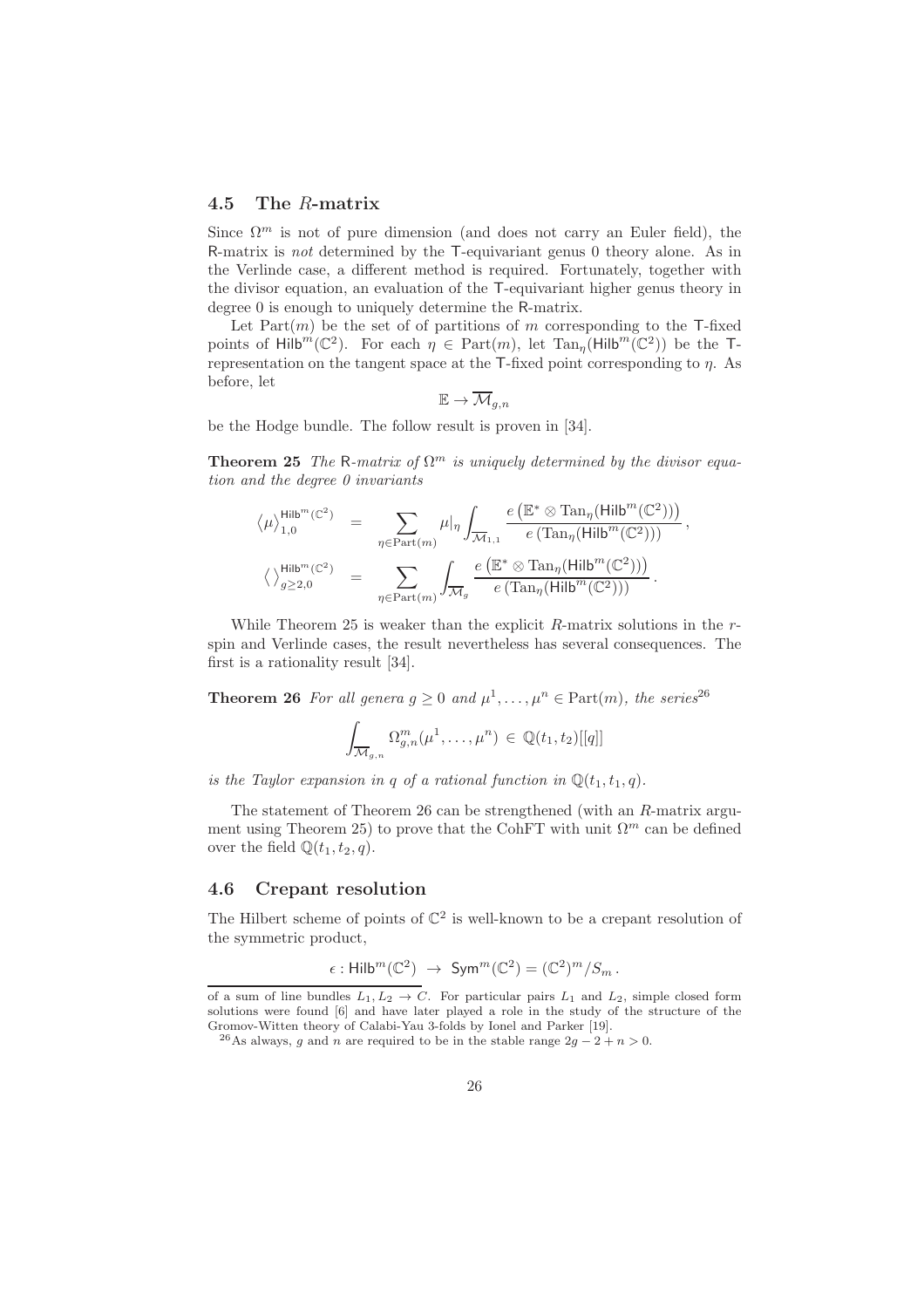Viewed as an *orbifold*, the symmetric product  $Sym^m(\mathbb{C}^2)$  has a T-equivariant Gromov-Witten theory with insertions indexed by partitions of  $m$  and an associated CohFT with unit  $\Omega^{\text{Sym}^m(\mathbb{C}^2)}$  determined by the Gromov-Witten classes. The CohFT  $\Omega^{\text{Sym}^m(\mathbb{C}^2)}$  is defined over the ring  $\mathbb{Q}(t_1, t_2)[[u]]$ , where u is variable associated to the free ramification points, see [34] for a detailed treatment.

In genus 0, the equivalence of the T-equivariant Gromov-Witten theories of  $\mathsf{Hilb}^m(\mathbb{C}^2)$  and the orbifold  $\mathsf{Sym}^m(\mathbb{C}^2)$  was proven<sup>27</sup> in [5]. Another consequence of the R-matrix study of  $\Omega^{\text{Hilb}^m(\mathbb{C}^2)}$  is the proof in [34] of the *crepant resolution* conjecture here.

**Theorem 27** For all genera  $g \geq 0$  and  $\mu^1, \ldots, \mu^n \in \text{Part}(m)$ , we have

$$
\Omega_{g,n}^{\mathsf{Hilb}^m(\mathbb{C}^2)}(\mu^1,\ldots,\mu^n) = (-i)^{\sum_{i=1}^n \ell(\mu^i)-|\mu^i|} \, \Omega_{g,n}^{\mathsf{Sym}^m(\mathbb{C}^2)}(\mu^1,\ldots,\mu^n)
$$

after the variable change  $-q = e^{iu}$ .

The variable change of Theorem 27 is well-defined by the rationality of Theorem 26. The analysis [30] of the quantum differential equation of  $\mathsf{Hilb}^m(\mathbb{C}^2)$ plays an important role in the proof. Theorem 27 is closely related to the GW/DT correspondence for local curves (11) in families, see [34].

#### 4.7 Questions

The most basic open question is to find an expression for the R-matrix of  $\Omega^m$ in terms of natural operators on Fock space.

Question 28 Is there a representation theoretic formula for the R-matrix of the CohFT with unit  $\Omega^m$ ?

The difficulty in attacking Question 28 starts with the lack of higher genus calculations in closed form. The first nontrivial example [34] occurs in genus 1 for the Hilbert scheme of 2 points:

$$
\int_{\overline{\mathcal{M}}_{1,1}} \Omega_{1,1}^{\mathsf{Hilb}^2(\mathbb{C}^2)}((2)) = -\frac{1}{24} \frac{(t_1 + t_2)^2}{t_1 t_2} \cdot \frac{1+q}{1-q} \,. \tag{12}
$$

While there are numerous calculations to do, the higher  $m$  analogue of  $(12)$ surely has a simple answer.

Question 29 Calculate the series

$$
\int_{\overline{\mathcal{M}}_{1,1}} \Omega^{\mathsf{Hilb}^m(\mathbb{C}^2)}_{1,1}\big((2,1^{n-2})\big) \ \in \ \mathbb{Q}(t_1,t_2,q) \, ,
$$

in closed form for all m.

<sup>&</sup>lt;sup>27</sup>The prefactor  $(-i)^{\sum_{i=1}^{n} \ell(\mu^{i}) - |\mu^{i}|}$  was treated incorrectly in [5] because of an arthimetical error. The prefactor here is correct.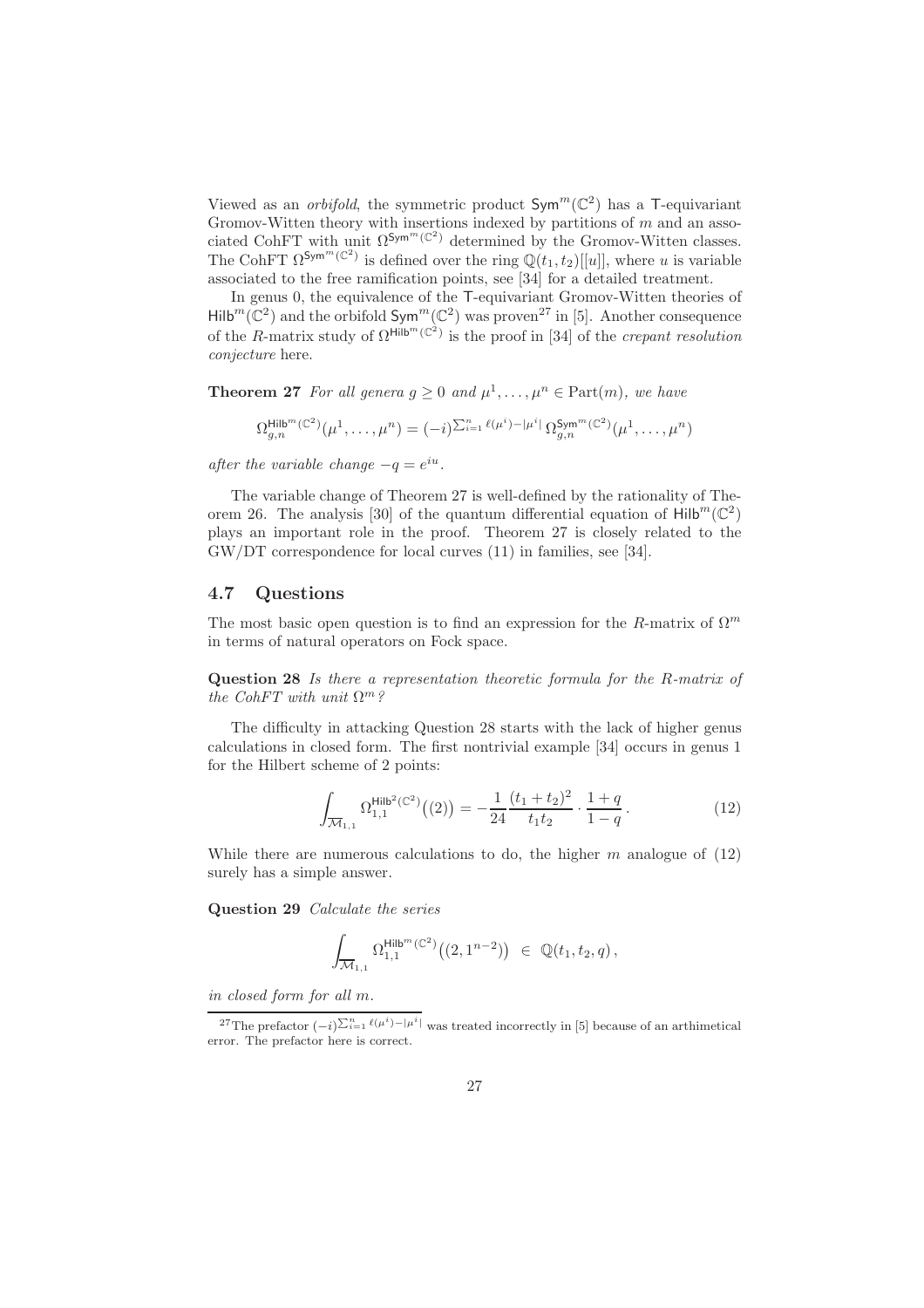# References

- [1] M. Bainbridge, D. Chen, Q. Gendron, S. Grushevsky, and M. Moeller, Compactification of strata of abelian differentials, arXiv:1604.08834.
- [2] A. Beauville, Conformal blocks, fusion rules, and the Verlinde formula, Proceedings of the Hirzebruch 65 Conference on Algebraic Geometry, Israel Math. Conf. Proc. 9 (1996), 75–96.
- [3] K. Behrend, Gromov-Witten invariants in algebraic geometry, Invent. Math. 127 (1997), 601–617.
- [4] K. Behrend and B. Fantechi, The intrinsic normal cone, Invent. Math. 128 (1997), 45–88.
- [5] J. Bryan and T. Graber, The crepant resolution conjecture, In: Algebraic geometry–Seattle 2005, Part 1, 23–42, Proc. Sympos. Pure Math. 80, Amer. Math. Soc., Providence, RI, 2009.
- [6] J. Bryan and R. Pandharipande, The local Gromov-Witten theory of curves, J. Amer. Math. Soc. 21 (2008), 101–136.
- [7] H.-L. Chang, J. Li, and W.-P. Li, Witten's top Chern class via cosection localization, Invent. Math. 200 (2015), 1015–1063.
- [8] A. Chiodo, The Witten top Chern class via K-theory, J. Algebraic Geom. 15 (2006), 681–707.
- [9] D. Cox and S. Katz, Mirror symmetry and algebraic geometry, Amer. Math. Soc., Providence, RI, 1999.
- [10] P. Deligne and D. Mumford, The irreducibility of the space of curves of given genus, Pub. IHES 36 (1969), 75–109.
- [11] C. Faber, A. Marian, and R. Pandharipande, Verlinde flatness and relations  $in H^*(\mathcal{M}_g)$ , https://people.math.ethz.ch/~rahul/vertaut.pdf.
- [12] N. Fakhruddin, Chern classes of conformal blocks, In: Compact moduli spaces and vector bundles, Contemp. Math. 564, 145–176, Amer. Math. Soc., Providence, RI, 2012.
- [13] H. Fan, T. Jarvis, and Y. Ruan, The Witten equation, mirror symmetry and quantum singularity theory, Ann. of Math.  $178$  (2013), 1–106.
- [14] G. Farkas and R. Pandharipande, The moduli space of twisted canonical divisors, J. Institute Math. Jussieu (to appear), arXiv:1508.07940.
- [15] W. Fulton and R. Pandharipande, Notes on stable maps and quantum cohomology, In: Algebraic geometry–Santa Cruz 1995, Part 2, Proc. Sympos. Pure Math. 62, 45–96, Amer. Math. Soc., Providence, RI, 1997.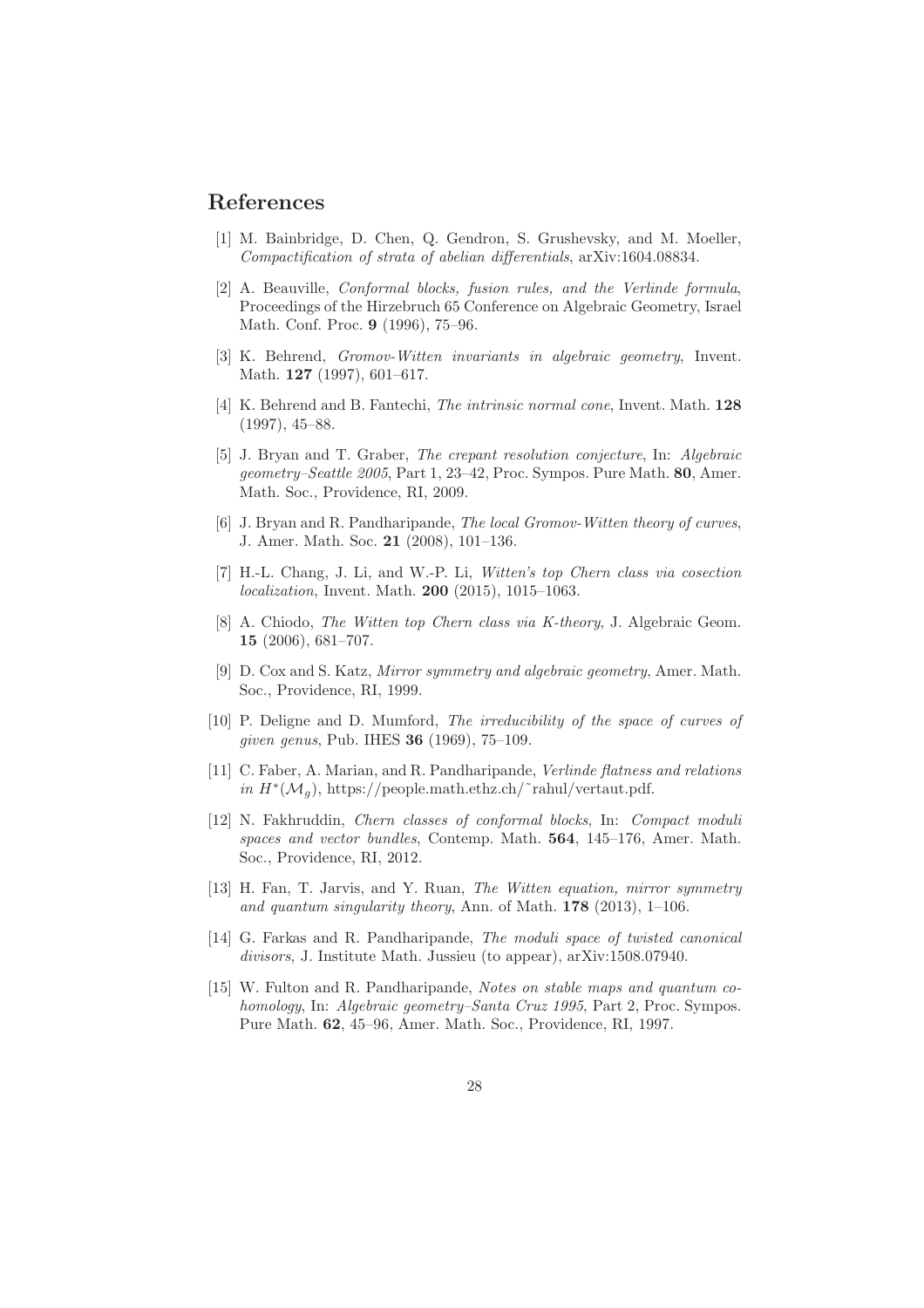- [16] A. Givental, Gromov-Witten invariants and quantization of quadratic Hamiltonians, Mosc. Math. J. 1 (2001), 551–568.
- [17] A. Givental, Semisimple Frobenius structures at higher genus, Internat. Math. Res. Notices (2001), 1265–1286.
- [18] T. Graber and R. Pandharipande, Localization of virtual classes, Invent. Math. 135 (1999), 487–518.
- [19] E.-N. Ionel and T. Parker, The Gopakumar-Vafa formula for symplectic manifolds, Ann. of Math. (to appear).
- [20] F. Janda, S. Guo, and Y. Ruan, A mirror theorem for genus two Gromov-Witten invariants of quintic threefolds, arXiv:1709.07392.
- [21] M. Kontsevich and Yu. Manin, Gromov-Witten classes, quantum cohomology, and enumerative geometry, Comm. Math. Phys. 164 (1994), 525–562.
- [22] Y.-P. Lee and R. Pandharipande, Frobenius manifolds, Gromov–Witten theory, and Virasoro constraints, https://people.math.ethz.ch/˜rahul/Part1.ps.
- [23] H. Lho and R. Pandharipande, Stable quotients and the holomorphic anomaly equation, arXiv:1702.06096.
- [24] A. Marian, D. Oprea, R. Pandharipande, A. Pixton, and D. Zvonkine, The Chern character of the Verlinde bundle over  $\overline{M}_{a,n}$ , J. Reine Angew. Math. 732 (2017), 147–163.
- [25] D. Maulik, N. Nekrasov, A. Okounkov, and R. Pandharipande Gromov-Witten theory and Donaldson-Thomas theory I, Compos. Math. 142 (2006), 1263–1285.
- [26] T. Mochizuki, The virtual class of the moduli stack of stable r-spin curves, Comm. Math. Phys. 264 (2006), 1–40.
- [27] D. Mumford, Towards an enumerative geometry of the moduli space of curves, in Arithmetic and Geometry (M. Artin and J. Tate, eds.), Part II, Birkhäuser, 1983, 271–328.
- [28] H. Nakajima, Lectures on Hilbert schemes of points on surfaces, University Lecture Series 18, American Mathematical Society, Providence, RI, 1999.
- [29] A. Okounkov and R. Pandharipande, Quantum cohomology of the Hilbert scheme of points in the plane, Invent. Math. 179 (2010), 523–557.
- [30] A. Okounkov and R. Pandharipande, The quantum differential equation of the Hilbert scheme of points in the plane, Transform. Groups 15 (2010), 965–982.